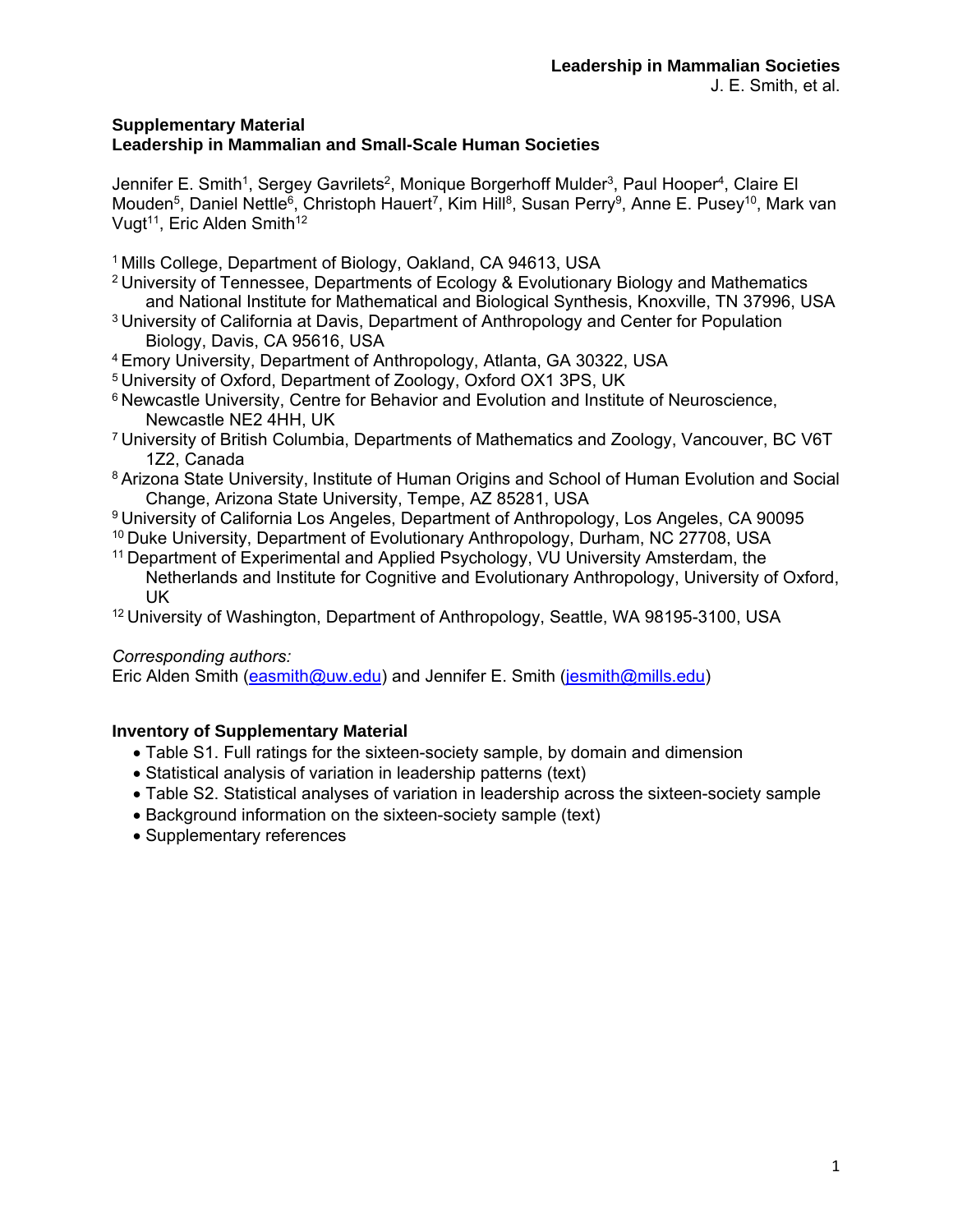| <b>Mammalian</b><br>species   | <b>Dimension</b>    | <b>Group</b><br><b>Movement</b> | <b>Food</b><br>acquisition | <b>Within-</b><br>group<br>conflict  | <b>Between-</b><br>group<br>interactions |
|-------------------------------|---------------------|---------------------------------|----------------------------|--------------------------------------|------------------------------------------|
|                               |                     |                                 |                            |                                      |                                          |
| <b>African</b><br>elephants   | <b>Distribution</b> | 5                               | 1                          | 1                                    | 5                                        |
|                               | Power               | 5                               | 1                          | 5                                    | 5                                        |
|                               | Emergence           | 5                               | 1                          | 1                                    | 5                                        |
|                               | Relative<br>benefit | 3                               | n.a.                       | 3                                    | 5                                        |
|                               | Generality          | 5                               |                            | [same in all domains, by definition] |                                          |
| <b>African lions</b>          | <b>Distribution</b> | $\overline{2}$                  | 3                          | 1                                    | $\overline{2}$                           |
|                               | Power               | 1                               | 1                          | 1                                    | 1                                        |
|                               | Emergence           | 2                               | $\overline{2}$             | 2                                    | $\overline{2}$                           |
|                               | Relative<br>benefit | 3                               | 3                          | 1                                    | $\overline{2}$                           |
|                               | Generality          | 2                               |                            | [same in all domains, by definition] |                                          |
| <b>Bottlenose</b><br>dolphins | <b>Distribution</b> | $\overline{4}$                  | 5                          | $\overline{4}$                       | $\overline{\mathbf{4}}$                  |
|                               | Power               | 5                               | 5                          | 4                                    | 4                                        |
|                               | Emergence           | 1                               | 1                          |                                      | 1                                        |
|                               | Relative<br>benefit | 4                               | 4                          | 3                                    | 3                                        |
|                               | Generality          | 4                               |                            | [same in all domains, by definition] |                                          |
| Chimpanzees <sup>a</sup>      | <b>Distribution</b> | $\overline{2}$                  | 1                          | $\overline{4}$                       | 3                                        |
|                               | Power               | 3                               | 1                          | 4                                    | 4                                        |
|                               | Emergence           | $\overline{2}$                  |                            |                                      | 1                                        |
|                               | Relative<br>benefit | 3                               | n.a.                       | 4                                    | 4                                        |
|                               | Generality          | 3                               |                            | [same in all domains, by definition] |                                          |
| <b>Plains zebra</b>           | <b>Distribution</b> | 3                               | 1                          | 3                                    | $\overline{\mathbf{4}}$                  |
|                               | Power               | 5                               | 1                          | 3                                    | 4                                        |
|                               | Emergence           | $\overline{2}$                  | 1                          | 4                                    | 1                                        |
|                               | Relative<br>benefit | 4                               | n.a.                       | 3                                    | 3                                        |
|                               | Generality          | 3                               |                            | [same in all domains, by definition] |                                          |
| <b>Meerkats</b>               | <b>Distribution</b> | 3                               | $\overline{2}$             | 5                                    | $\overline{4}$                           |
|                               | Power               | $\overline{2}$                  | 3                          | 5                                    | 5                                        |
|                               | Emergence           | $\overline{2}$                  | $\overline{2}$             | 1                                    | 1                                        |
|                               | Relative<br>benefit | 3                               | 4                          | 5                                    | 4                                        |
|                               | Generality          | 5                               |                            | [same in all domains, by definition] |                                          |

**Table S1. Full ratings for the sixteen-society sample, by domain and dimension.**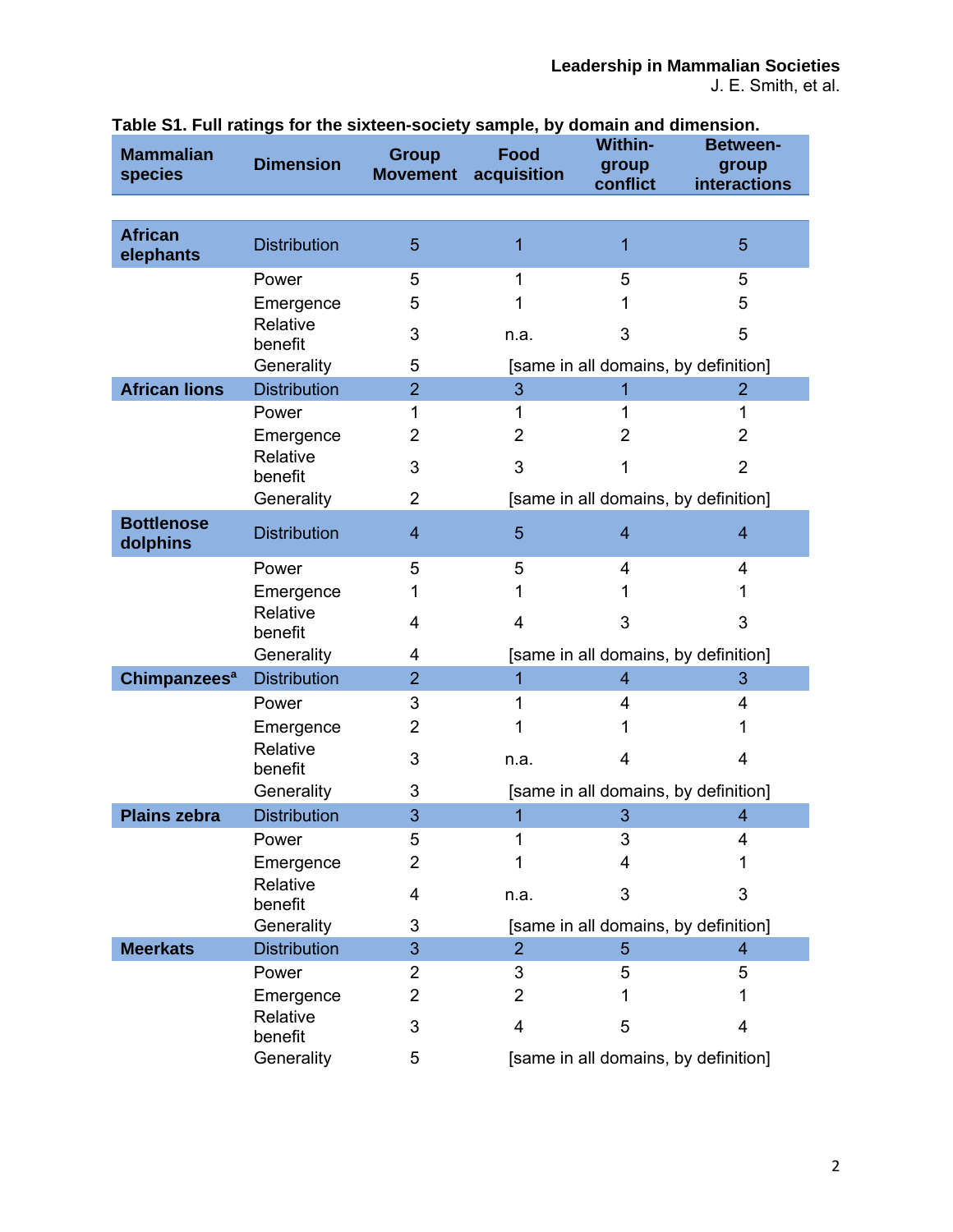J. E. Smith, et al.

| <b>Spotted</b><br>hyenas        | <b>Distribution</b> | 3 | $\overline{2}$                       | $\overline{4}$ | 4              |
|---------------------------------|---------------------|---|--------------------------------------|----------------|----------------|
|                                 | Power               | 4 | 2                                    | 5              | 4              |
|                                 | Emergence           | 4 | 4                                    | 5              | 5              |
|                                 | Relative<br>benefit | 4 | 2                                    | 5              | 5              |
|                                 | Generality          | 5 | [same in all domains, by definition] |                |                |
| <b>White-faced</b><br>capuchins | <b>Distribution</b> | 2 |                                      | 4              | 4              |
|                                 | Power               | 3 |                                      | 4              | 4              |
|                                 | Emergence           |   |                                      |                | $\overline{2}$ |
|                                 | Relative<br>benefit | 4 | n.a.                                 | 5              | 5              |
|                                 | Generality          | 4 | [same in all domains, by definition] |                |                |

| <b>Small-scale</b><br>society | <b>Dimension</b>    | <b>Group</b><br><b>Movement</b> | <b>Food</b><br>acquisition           | <b>Within-</b><br>group<br>conflict  | <b>Between-</b><br>group<br><b>interactions</b> |
|-------------------------------|---------------------|---------------------------------|--------------------------------------|--------------------------------------|-------------------------------------------------|
|                               |                     |                                 |                                      |                                      |                                                 |
| <b>Ache</b>                   | <b>Distribution</b> | $\overline{\mathcal{L}}$        | $\overline{2}$                       | 4                                    | $\overline{2}$                                  |
|                               | Power               | $\overline{2}$                  | 1                                    | 1                                    | 1                                               |
|                               | Emergence           | $\overline{2}$                  |                                      | $\overline{2}$                       | $\overline{2}$                                  |
|                               | Relative<br>benefit | $\overline{2}$                  | 3                                    | $\overline{2}$                       | 3                                               |
|                               | Generality          | 3                               |                                      | [same in all domains, by definition] |                                                 |
| <b>Cheyenne</b>               | <b>Distribution</b> | $\overline{4}$                  | 3                                    | $\overline{4}$                       | 3                                               |
|                               | Power               | 3                               | 4                                    | 5                                    | 4                                               |
|                               | Emergence           | $\overline{2}$                  | $\overline{2}$                       | 3                                    | 3                                               |
|                               | Relative<br>benefit | 3                               | 3                                    | $\overline{2}$                       | $\overline{4}$                                  |
|                               | Generality          | 4                               |                                      | [same in all domains, by definition] |                                                 |
| <b>Inuit</b>                  | <b>Distribution</b> | $\overline{2}$                  | $\overline{2}$                       | 3                                    | 3                                               |
|                               | Power               | $\overline{2}$                  | $\overline{2}$                       | 3                                    | $\overline{2}$                                  |
|                               | Emergence           | $\overline{2}$                  | $\overline{2}$                       | $\overline{2}$                       | $\overline{2}$                                  |
|                               | Relative<br>benefit | 3                               | 3                                    | $\overline{4}$                       | 4                                               |
|                               | Generality          | 4                               |                                      | [same in all domains, by definition] |                                                 |
| <b>Kipsigis</b>               | <b>Distribution</b> | $\overline{2}$                  | $\overline{2}$                       | 3                                    | $\overline{4}$                                  |
|                               | Power               | 3                               | $\overline{2}$                       | $\overline{2}$                       | $\overline{2}$                                  |
|                               | Emergence           | $\overline{2}$                  | $\overline{2}$                       | $\overline{2}$                       | $\overline{2}$                                  |
|                               | Relative<br>benefit | 3                               | $\overline{4}$                       | 3                                    | 3                                               |
|                               | Generality          | $\overline{2}$                  | [same in all domains, by definition] |                                      |                                                 |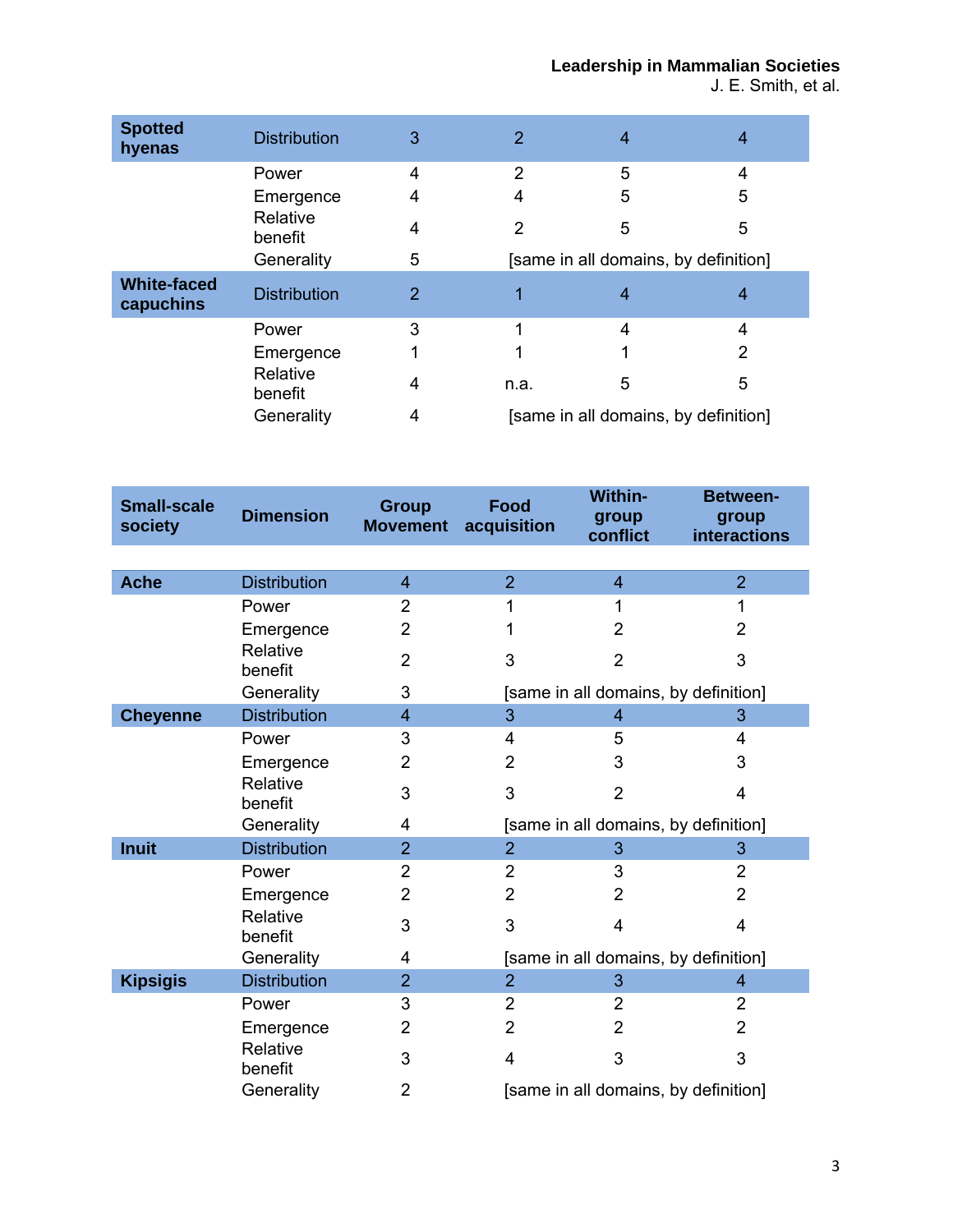J. E. Smith, et al.

| <b>Nootka</b>   | <b>Distribution</b> | 4              | $\overline{4}$ | 5                                    | $\overline{4}$ |  |
|-----------------|---------------------|----------------|----------------|--------------------------------------|----------------|--|
|                 | Power               | 4              | 4              | 5                                    | 4              |  |
|                 | Emergence           | 5              | 4              | 5                                    | 4              |  |
|                 | Relative<br>benefit | 4              | 4              | 5                                    | 5              |  |
|                 | Generality          | 4              |                | [same in all domains, by definition] |                |  |
| <b>Pimbwe</b>   | <b>Distribution</b> | 1              | $\overline{2}$ | 4                                    | 5              |  |
|                 | Power               |                | $\overline{2}$ | 5                                    | 5              |  |
|                 | Emergence           |                | $\overline{2}$ | 5                                    | 5              |  |
|                 | Relative<br>benefit | 3              | 3              | 5                                    | 4              |  |
|                 | Generality          | 3              |                | [same in all domains, by definition] |                |  |
| <b>Shoshone</b> | <b>Distribution</b> | $\overline{2}$ | $\overline{2}$ | $\overline{2}$                       | 3              |  |
|                 | Power               |                |                | 2                                    | 2              |  |
|                 | Emergence           |                |                | $\overline{2}$                       | 2              |  |
|                 | Relative<br>benefit | 3              | 3              | 4                                    | 3              |  |
|                 | Generality          | 3              |                | [same in all domains, by definition] |                |  |
| <b>Tsimane</b>  | <b>Distribution</b> | $\overline{2}$ | $\overline{2}$ | 3                                    | 3              |  |
|                 | Power               |                |                | $\overline{2}$                       | 2              |  |
|                 | Emergence           | 2              | $\overline{2}$ | 2                                    | 2              |  |
|                 | Relative<br>benefit | 3              | 3              | 3                                    | 3              |  |
|                 | Generality          | 2              |                | [same in all domains, by definition] |                |  |

<sup>a</sup> Ratings for chimpanzee food acquisition are for typical diet; ratings for hunted food, which constitutes <5% of dietary intake, are 4, 4, 2, 4, 3 for each dimension (in the order listed in the table).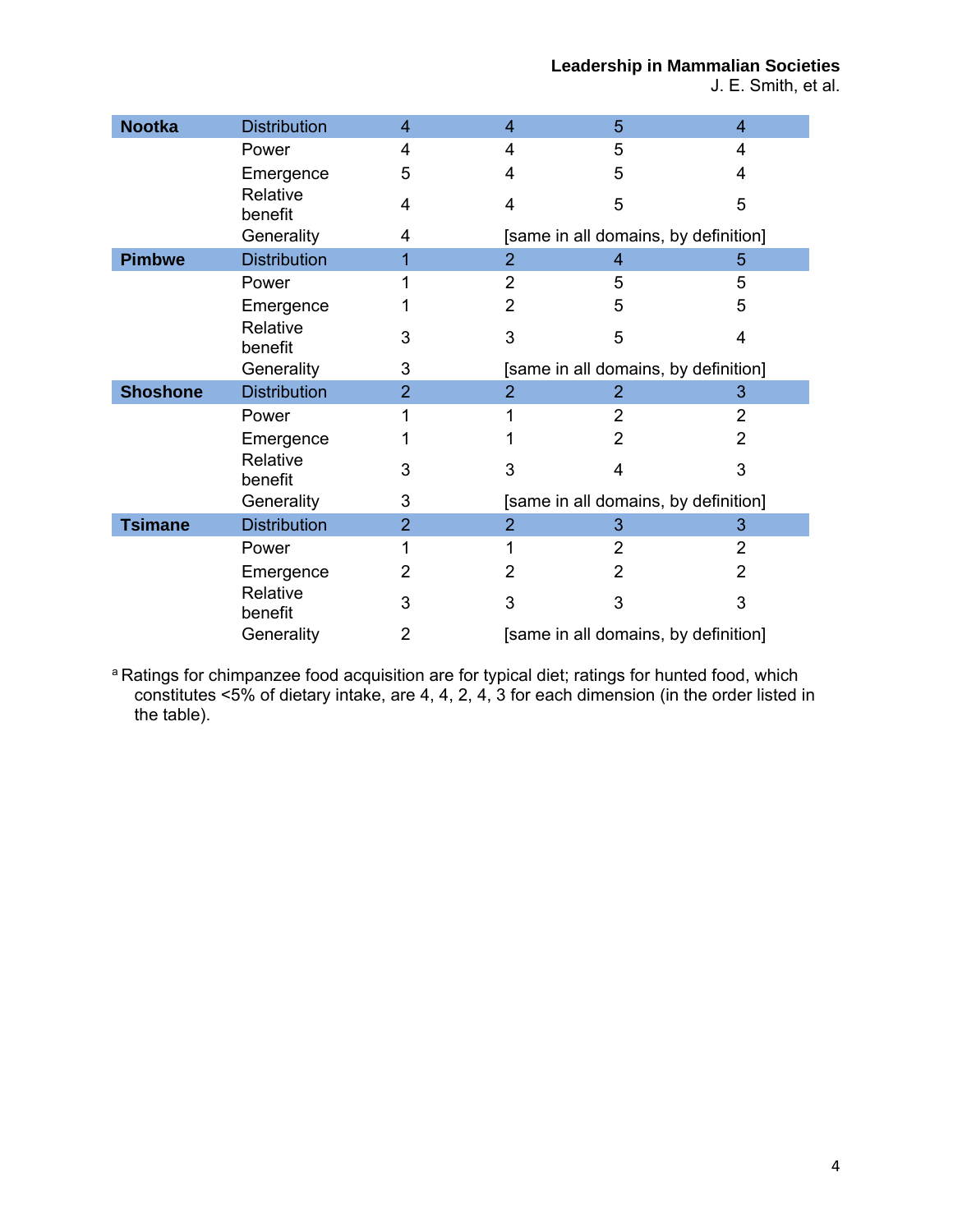#### **Statistical analyses of variation in mammalian leadership patterns**

 As discussed in the main text, we coded each dimension of each leadership domain in our sixteen societies according to a five-point rating system. Thus, each rating is akin to an item on a Likert scale, a measurement tool utilized extensively by psychologists and survey researchers [S1, S2]. The rating protocol is detailed in Table 2 of the main text. The total sample thus consisted of four ratings (one for each dimension) for each of four leadership domains associated with each of the sixteen societies, except for some societies evaluated in the food domain. That is, leadership was deemed to be non-applicable in the domain of food for elephants, zebra, chimpanzees and capuchins; most foraging is equally distributed in these societies. In addition, we had a single rating per society for the domain-generality of leadership.

 To determine whether ratings varied significantly by leadership domain or by type of society (i.e., small-scale societies (SSS) of humans versus non-human mammals [NHM]), we analyzed the 64 ratings given for each dimension using non-parametric (Kruskal-Wallis) tests. The results are detailed in Table S2. Ratings differed significantly across domains for two of the four dimensions, namely Distribution and Power, but not for Emergence or Relative Benefit. SSS differed significantly from NHM for Emergence, and there was a marginally non-significant difference for Power. Differences between SSS and NHM were not statistically significant for Distribution, Relative Benefit, or Generality.

| <b>Dimension</b>        | <b>Domaina</b>                          | <b>Type</b> <sup>b</sup>               |
|-------------------------|-----------------------------------------|----------------------------------------|
| <b>Distribution</b>     | $\chi^2$ <sub>3</sub> = 13.59, p < 0.01 | $\chi^2$ <sub>1</sub> = 0.04, p = 0.85 |
| Power                   | $\chi^2$ <sub>3</sub> = 9.67, p = 0.02  | $x^2$ <sub>1</sub> = 3.37, p = 0.07    |
| Emergence               | $x^2$ <sub>3</sub> = 2.58, p = 0.46     | $x^2$ <sub>1</sub> = 4.83, p = 0.03    |
| Relative benefit        | $\chi^2$ <sub>3</sub> = 3.32, p = 0.35  | $x^2$ <sub>1</sub> = 1.73, p = 0.19    |
| Generality <sup>c</sup> |                                         | $x^2$ <sub>1</sub> = 1.58, p = 0.21    |

|  | Table S2. Statistical analyses of variation in leadership across the sixteen-society sample. |  |  |
|--|----------------------------------------------------------------------------------------------|--|--|
|--|----------------------------------------------------------------------------------------------|--|--|

**<sup>a</sup>**Kruskal-Wallis tests of whether ratings for the given dimension varied significantly across different domains

**<sup>b</sup>**Kruskal-Wallis tests of whether ratings for the given dimension varied significantly across the two types of society (non-human mammals versus small-scale human societies)

**<sup>c</sup>**Since by definition generality ratings for any of the sample are constant across domains, only variation across type of society was tested

The principal components analysis described in the main text was performed using the 'princomp' function in the statistical programming language *R*. The dataset was the sixteen ratings given for each of the sixteen societies (not including the single rating per society for domain-generality). The princomp function produces an unrotated principal components analysis with as many components as there are variables (16 in this case). The first two components accounted for 39.34% and 16.06% of the total variation, respectively. The components were named by inspection of the component loadings for each variable. The scores of each society on these two principal components were used to produce figure 2.

### **Background information on the sixteen-society sample**

 The ratings of leadership patterns across the sixteen species in our sample are based on detailed observational studies in naturalistic settings. The following sketches provide contextual information to illustrate the basis for our ratings (detailed in Table S1).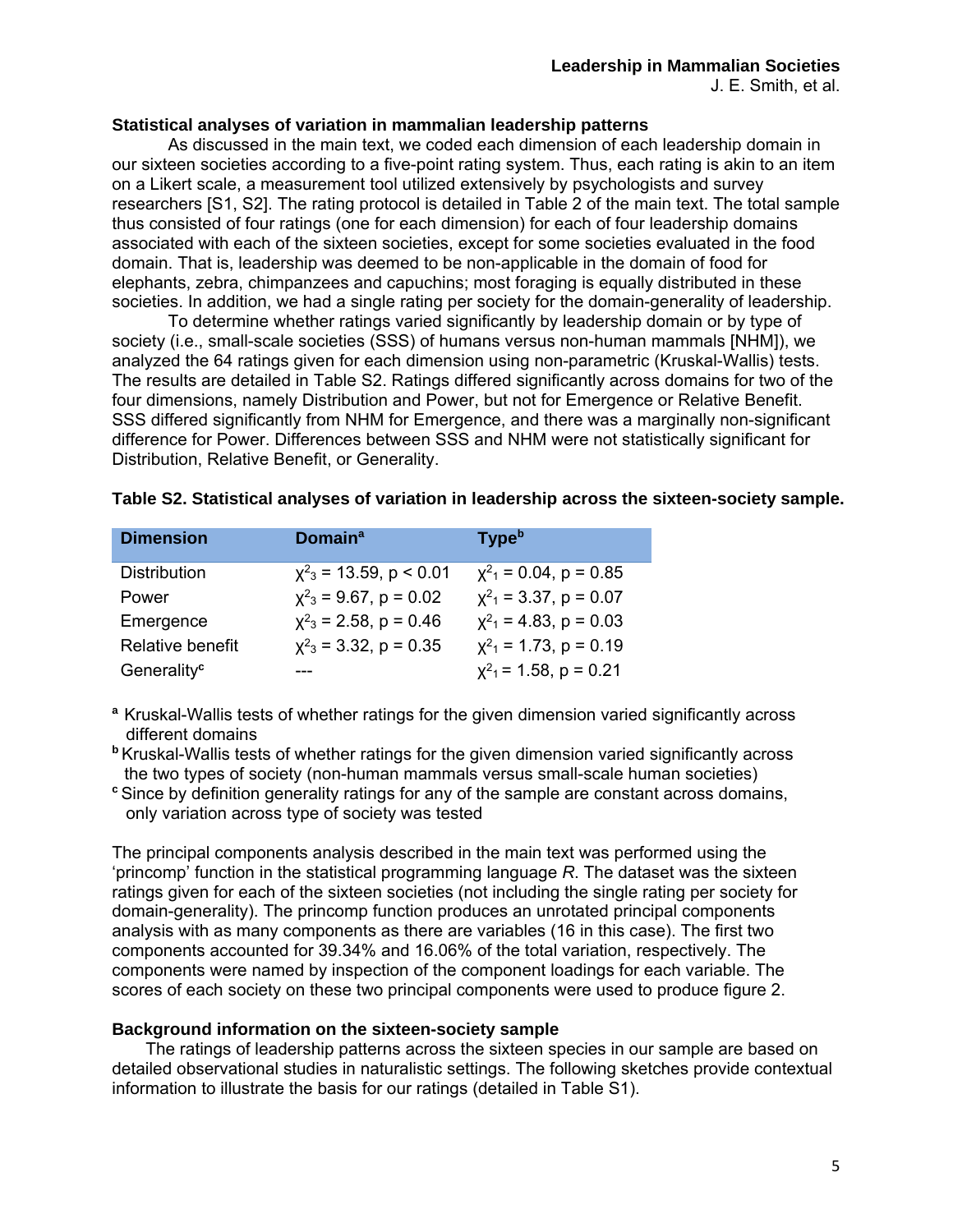#### *Non-human mammals*

 **African elephants** (*Loxodonta africana*). Elephants live in matriarchal societies with herds, bond groups, and clans of related females. Adult female elephants live in core social groups, called families. Families are comprised of predictable sets of individuals, comprised of mothers, their adult daughters and their offspring. Core groups may contain 1–20 adult females and their immature offspring. At maturity, males disperse and females generally remain with their natal core social group. Immigrant males separate from the main herd either in bachelor groups or on their own, with the oldest males being socially-dominant. Over the course of hours, days or weeks, core groups temporarily fission into smaller subgroups or whole core groups may fuse to form a larger group with adult females from other core groups across the population. Because elephants grow larger with age, size-based dominance is mainly attributed to the age of adults. The matriarch is the oldest adult female in the social unit, and she is primarily responsible for leadership across domains.

*Group movement*: Matriarchs lead the activity, direction and rates of group movements. If the matriarch moves, then the rest of the family follows close behind her. Within families, calves tend to follow their mothers. Everyone benefits equally from following the matriarch.

*Food acquisition*: Elephants are herbivores that feed primarily on grasses and herbs in the rainy season and on woody plants in the dry season. When adult females stop to be feed, others in the core group spread out and also start to forage. However, leadership is generally distributed during foraging because there is no food sharing and food is acquired on an individual basis.

*Within-group conflict*: Elephants intervene during within-group conflict to stop fights. Although participants in fights are variable over time, coalitionary allies generally are limited to genetically-related individuals of the same sex. Allomothers also intervene on behalf of calves.

*Between-group interactions:* Matriarchs take the lead during between-group conflicts. *References*: See [S3-6] for further information underlying our ratings.

 **African lions** (*Panthera leo*). Lions are the largest of the African carnivores. These longlived social carnivores reside in egalitarian prides comprised of 3-12 females and 1-7 males. Females are generally close relatives living in matriarchal societies with communal care and allonursing. Males are often, but not always, related brothers that form stable coalitions within groups. Lions live in residential prides that defend territories large enough to support large numbers of prey. Males are larger than females, engaging in intense male mating competition.

*Group movement*: Adult females are most likely to be followed by immature lions, but among adult females, there is no evidence that particular individuals are most likely to be a followed.

*Food acquisition*: Leadership roles during hunting are consistent regardless of prey item hunted and adult females produce food more often than do adult males. Lion societies are egalitarian, so leaders have limited power in who initiates hunting and everyone benefits from hunting efforts. Males do often feed before females do at kills. Lions typically follow anyone that is actively hunting (mainly adult females). For small prey, lions hunt individually and do not share. For intermediate size prey, there is conflict as one lion must suffocate the prey, but while they do that others can start eating the intestines, which are highly nutritious. The lion that did the kill gets very 'angry' at this and hisses and growls, but to no avail. They end up with meat, but of lower quality, as by the time the animal is suffocated, the whole pride will be feeding. For larger prey, there is no conflict as every member can eat more than their fill.

*Within-group conflict*: Lions do not intervene in fights within the group.

 *Between-group interactions:* Between-group conflict is very important in lions with both sexes forming coalitions against members of other prides. There are typically consistent roles during between-group conflicts, with some lions acting as leaders, some acting as laggards, and others performing a mixed strategy of context-dependent helping. Although individuals are consistent in the degree to which they help, age, body size and reproductive state fail to explain these patterns. Leaders are typically followed. Although the mechanisms by which individuals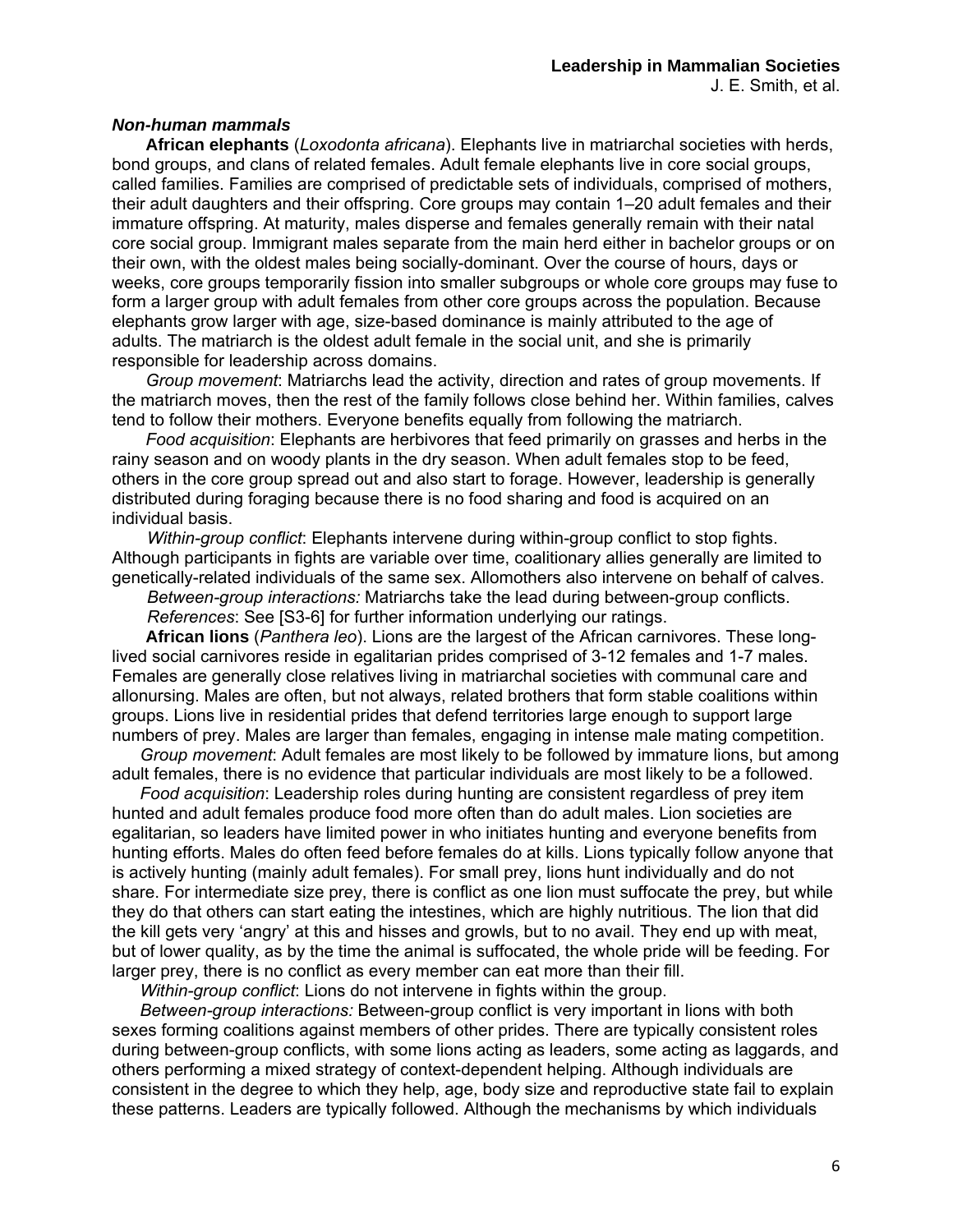take on these roles is poorly understood, differences may be attributed to personalities.  *References*: See [S6-8] for further information underlying our ratings for lions.

 **Bottlenose dolphins** (*Tursiops sp.*). Bottlenose dolphins live in open, fission-fusion societies, called pods, comprised of typically 10-30 members, but group sizes range from several to over 1,000 individuals. Dolphins feed primarily upon fish and often cooperatively hunt fish using echolocation. Group movements are coordinated through acoustic and visual signals, with key individuals leading most movement. Adult males of Shark Bay, Australia form particularly large super-alliances with multiple levels of cooperation and form coalitions to acquire mates. Leadership is often biased towards a select few adult individuals, most of whom are males. Overall, adult males take on leadership roles in virtually all contexts.

 *Group movement:* Select males, presumably with the most knowledge, initiate most traveling bouts by performing side flops. Initiation predicts travelling order and others therefore largely follow a small number of adult male leaders. Adult females, however, perform upsidedown lobtails to terminate traveling bouts. Leadership is achieved by adults via social contests or prestige. Leaders are relatively constant across a wide range of group sizes. All dolphins appear to benefit equally from these unshared decisions.

*Food acquisition:* In Cedar Key, Florida, role specialization has been observed such that one individual consistently acts as the 'driver', herding the fishes in a circle toward the remaining 'barrier' dolphins. Thus, these dolphins show consistent "leaders" within the context of group hunting. The relative benefits of leadership during foraging remains somewhat unclear. Leadership is most likely achieved rather than inherited. Additional study of this phenomenon is required to ascertain if drivers are always adults and to understand the extent to which leadership during hunting occurs in other populations.

 *Within-group conflict:* Adult males, but not females, engage in third-party interactions, cooperating during mating and using aggression to reinforce male-male alliances. Adult male leaders and followers take turns mating with females and therefore equally benefit from leadership. Leadership is achieved with adult males gaining leadership in alliances as they age.

*Between-group interactions:* Adult males form multiple levels of alliances despite living in open, unbounded societies lacking clear territorial boundaries and frequent between-group interactions. Alliances show extensive overlap in the mating season. Adult males achieve status over time rather than inheriting it. It is likely that all group members benefit from leadership during between-group interactions but more research is needed to confirm this.

*References*: See [S9-13] for further information underlying our dolphin ratings.

 **Chimpanzee** (*Pan troglodytes*). Chimpanzees live in permanent social groups, called communities, of up to 200 individuals (mean 46), which are fission-fusion societies. Males are philopatric while most females transfer to other communities before breeding. Males are more social than females, spending most of their time in mixed-sex parties and ranging widely. They jointly defend the community territory by patrolling the boundary, behaving aggressively toward neighbors and even killing them when one side greatly outnumbers the other. Range expansion increases access to food and shortens female inter-birth intervals. Females forage in smaller parties except when sexually receptive and in some populations spend over 40% of their time alone or with their dependent young in small overlapping core areas within the community range. As ripe fruit specialists, chimpanzees spend about 90% of their feeding time on plant material and the rest on insects and meat. They hunt mammals such as red colobus monkeys and the meat is shared. Males form a linear dominance hierarchy. The median tenure length of the alpha male is about 5 years but tenure can extend beyond 20 years. Males compete aggressively for dominance and become alpha through their own efforts. Alpha males father more offspring than others but low ranking males gain more paternity than a strict priority of access model predicts. There is considerable variation in the extent to which alphas behave as leaders. Dominance rank differences also exist among females, but are harder to discern.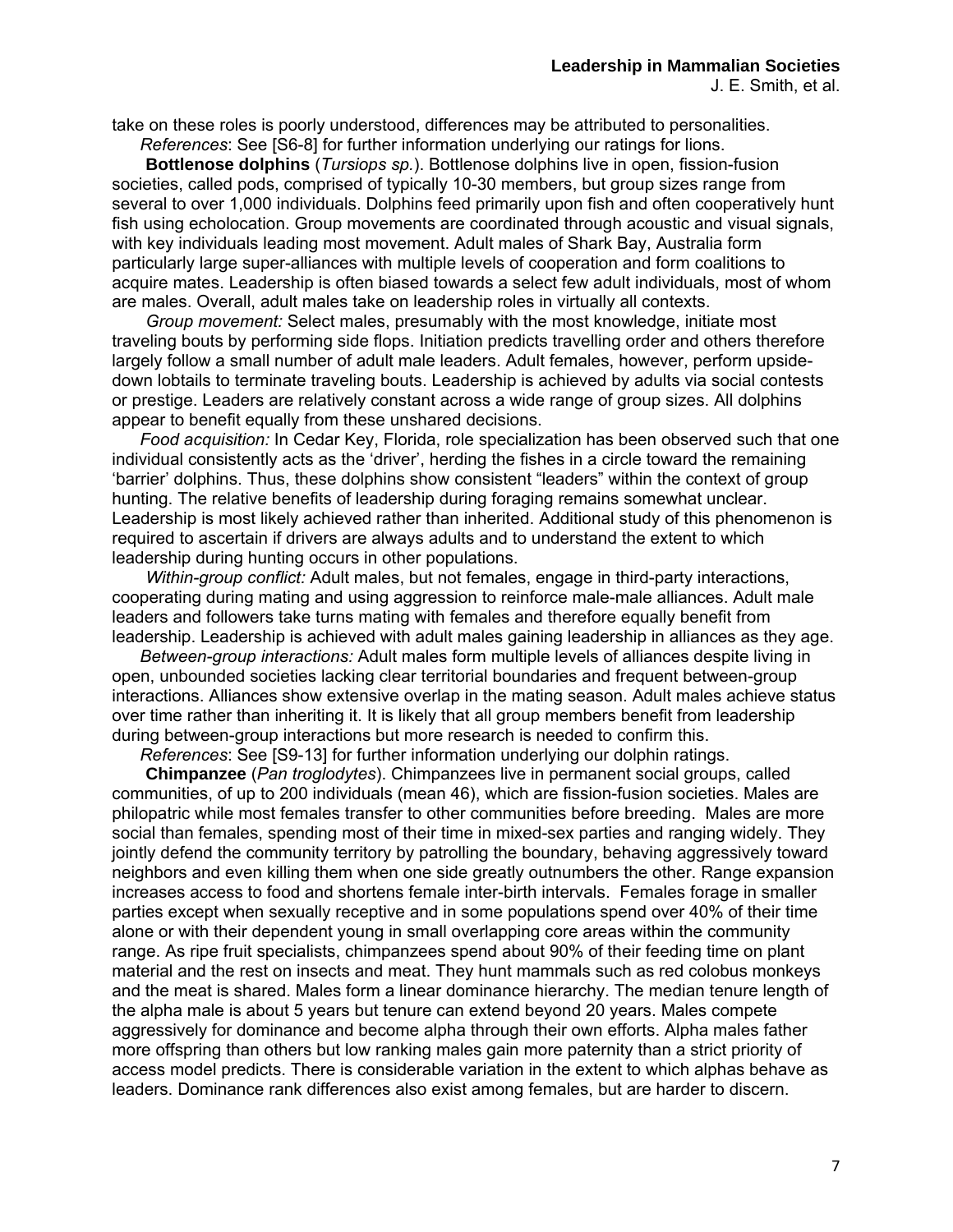*Group movement:* Because of the fission-fusion nature of the society, group composition of foraging parties varies markedly and leadership has yet to be studied systematically. Immatures generally follow their mothers. At Mahale Mountains, Tanzania, old individuals are considered influential in group travel. For a period at Tai forest, Ivory Coast, the alpha male appeared to determine the activity and direction of movement of his and other parties through the pattern and sequence in which he drummed on tree buttresses. At Bossou, Guinea, over a 4 month study, adult males led the progression when the small community crossed roads and the alpha male usually took up the rear when crossing the busiest road.

*Food acquisition*: Feeding on plant and insect resources is individual and leadership is necessarily distributed. Most hunting of mammals is done by males in groups but the extent to which hunting is collaborative is debated. Some males are more active or successful hunters than others. At Tai, the alpha male was the most successful hunter. In two communities (Kanyawara in Kibale forest, Uganda, and Kasekela in Gombe National Park, Tanzania) the presence of a small number of "impact males" that were not always the alpha male strongly determined whether a hunt took place or not and impact males were most likely to initiate hunts. Some males are better than others at maintaining or getting access to meat after a hunt, often by seizing it from the hunter if they didn't make the kill themselves. At Mahale, the alpha male consistently possessed meat. Meat sharing generally occurs under pressure from beggars and at Gombe meat goes to the most persistent beggars. However, in some cases, males seem more willing to share with allies, kin or mates and are suggested to gain reciprocal benefits. Note that the ratings in Table S1 are for general (plant and insect) food acquisition. Ratings for hunting are given separately.

*Within-group conflict*: Alpha males sometimes break up disputes among other individuals and loser-support by the alpha male is common in captive groups. In general, adult males tend to break up fights between females. They probably gain from this behavior by protecting potential mates.

*Between group interactions*: At Tai, the alpha male was the leader in most intercommunity encounters. In the Ngogo community in Kibale forest, males that had greater mating success than expected for their rank participated in more patrols, and at Kanyawara low-ranking males were more likely to drop out of groups that traveled close to the periphery of the community range. At Gombe, the presence of certain males had a significant effect on the probability that a visit to the periphery turned into a patrol. These were not all alpha males and they were not necessarily impact hunters. Goodall noted that prime but not alpha males tended to lead patrols at Gombe and, notably, two alpha males tended to hang back during patrols. Given only moderate reproductive skew, most males are likely to benefit from range defense.

*References*: See [S14-18] for further information underlying our chimpanzee ratings.

 **Meerkats** (*Suricata suricatta*). Meerkats are small carnivores belonging to the mongoose family (Herpestidae). They live in all parts of the Kalahari Desert in Botswana, in much of the Namib Desert in Namibia and southwestern Angola, and in South Africa. Clans are dominated by a pair of reproductive adults that generate the majority of the group's reproductive output. A meerkat clan often contains about 20 meerkats, but some "super-families" have 50 or more members. Meerkats live in large, underground burrow networks and are primarily insectivores. They also eat lizards, snakes, scorpions, spiders, plants, eggs and fungi. They have no excess body fat stores, so foraging for food is a daily need. They forage in a group with one "sentry" on guard watching for predators while the others search for food, and if it spots danger, it barks loudly or whistles. The alpha female gains her position via fighting. She dominates group reproduction by evicting females that attempt to reproduce. Group members regularly groom each other to strengthen social bonds. The alpha pair often scent-mark subordinates of the group to express their authority. Most meerkats in a group are all siblings or offspring of the alpha pair. Birth in general gives no status, at any stage of a meerkat's life. It comes with maturity and body size. Very occasionally subordinates will breed successfully and their pups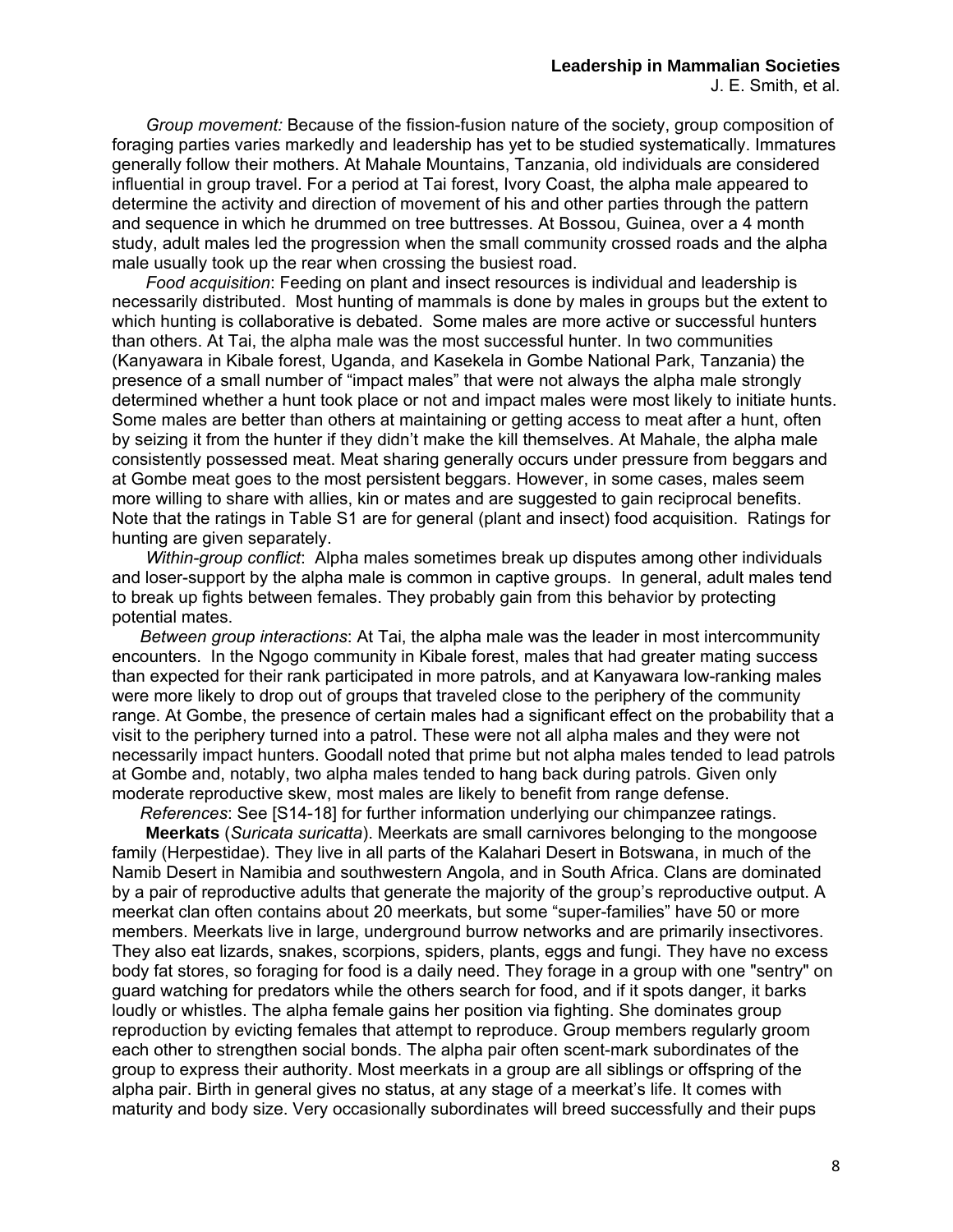will be reared in mixed litters with the alpha's pups. When this happens, the alpha's pups will typically dominate the subordinates.

*Movement*: Groups spend most of their day foraging, and switch between burrows within their territory depending on food availability. Normally, this movement has no discernable leader, but they follow the rule of staying close together (often <1m) and are spread over a 20- 50m line. However, the dominant female tends to lead the group out and back from foraging and she leads the group from the front when she 'wants' to move somewhere particular. The movements are based on by food discoveries and each group member stays close to others.

*Food acquisition*: Group members forage while moving together in tight bands. One member of each band will be on sentry duty. Nearly all their food is indivisible (i.e. small singly occurring prey items). All adults forage to feed themselves. Young follow an older member of the group who acts as the pup's tutor until young start foraging for food until they are about 1 month old. Young are provisioned by all group members in response to begging calls. Before this age, group members babysit the young and non-reproductive females often lactate to feed the alpha pair's young, while the alpha female is away. Pups are bought food by adult group members. More dominant animals will steal food or force subordinates away from a good foraging hole by growling and side-barging, but not that common.

*Within-group conflict*: The dominant female engages in the most conflict, attacking subordinates to assert her rank. As females get older, they become more aggressive towards subordinates. Dominant females will evict subordinates that grow too large. The result of the conflict is that virtually all subdominant females are evicted from the group as the mature.

*Between-group interactions*: Meerkats frequently invade the territory of neighboring groups for food, especially during the dry season. Intruders can be from neighboring groups, newly formed groups or small bands of males prospecting for females. Conflicts start with displays (dust kicking, war dancing, puffing, vocalizations), and escalate to lethal aggression. Males lead the fights against prospecting males. Alpha males and females decide when to initiate and retreat from fights with other groups and leads the scent-marking. They will judge when to invade neighboring territories to attack and will lead the raiding group. The alpha-male typically leads the attack, always supported by the group. Males contribute more to defense, as females invest little in repelling male prospectors. Females fight intensely against other groups and participate in raids. The alphas gain more in terms of reproduction. However, all group members benefit in terms of survival.

*References*: See [S6, S19-21] for further information underlying our ratings for meerkats.

 **Plains zebra** (*Equus quagga*). The plains zebra is the most common zebra, with a range spanning much of southern and eastern sub-Saharan Africa. It is a highly social species living in multi-level societies where the basic breeding unit is a stable hierarchical harems consisting of a single stallion and one to many females. Individuals come together to form herds of two to 100 harems. In addition, pairs of harems may create temporarily stable subgroups within a larger herd, allowing individuals to maintain social interactions with those in neighboring groups. Stallions form and expand their harems by abducting young mares from their natal harems. Therefore harem members are normally unrelated, which is highly unusual given that the social groups are so stable. Once mated, the mare becomes a permanent member of the new harem. Within the harem, ranks are fairly stable: new females rank lowest, a foal has the same rank as its mother and females that become unfit or weak drop in rank. The alpha female leads the group and mates first. The female members of a harem stays intact even if a new stallion takes over. Young females typically stay in their natal harem until another stallion abducts them. Young male zebras eventually leave and form bachelor groups. Stallions need to constantly defend their groups from other males, which often results in violent fights.

*Group movement*: Within a harem, an individual can initiate walking to a new location. This usually happens when the group is moving to a water source. Social rank within the hierarchy and whether the animal is lactating determines who initiates harem movement. Initiation predicts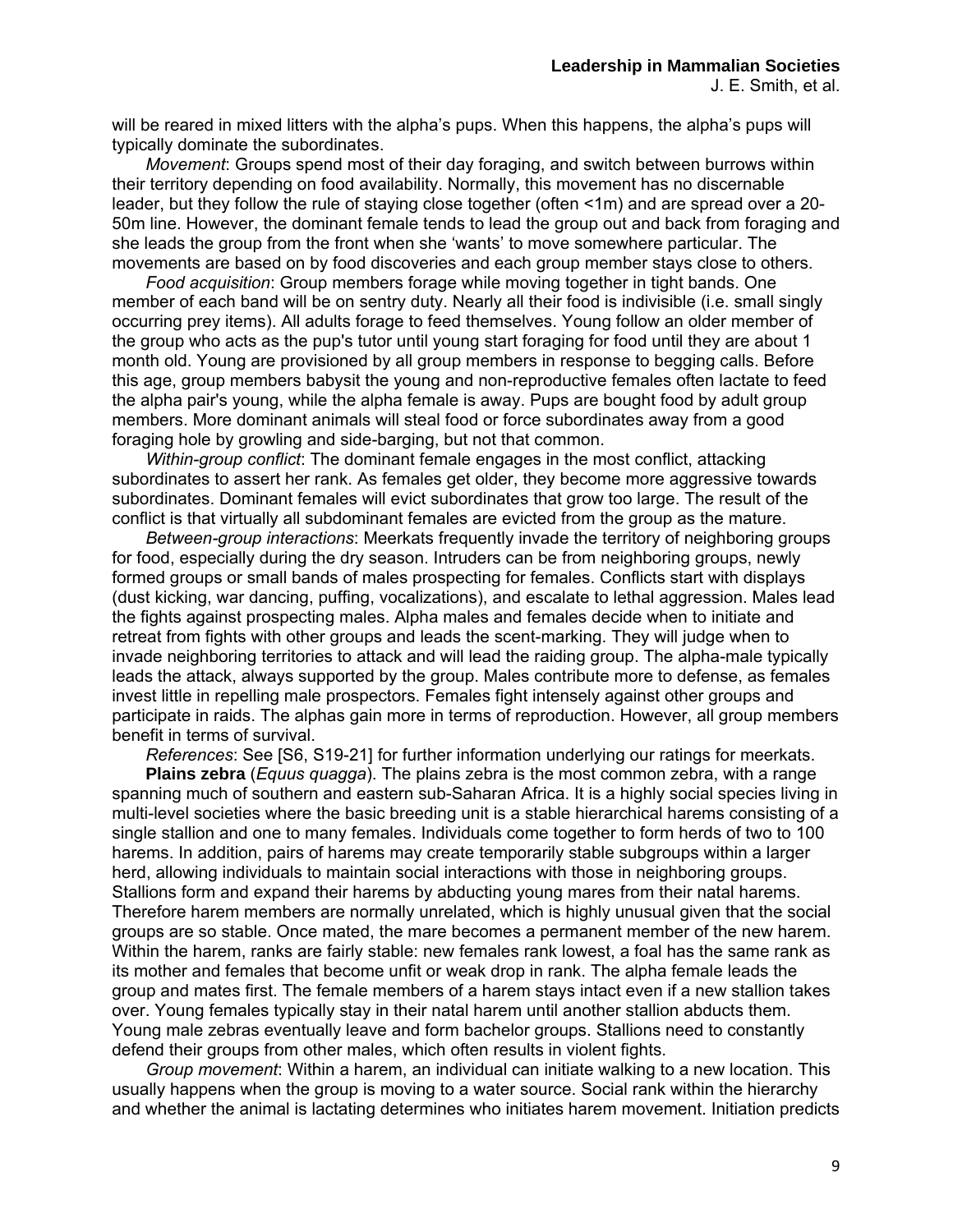travelling order and females respond to the initiation of movement. Lactation is the strongest predictor of whether the individual is initiating movement, followed by social rank.

*Food acquisition*: As zebras graze individually, there is no meaningful definition of leadership in feeding.

*Within-group conflict*: Zebra intervene in both affiliative and agonistic interactions within their herds. Males, especially high-ranking ones, intervene in conflicts at the highest rates. Male interventions are most common during courtship between mares and other males within their harems. Age and order of arrival in the reproductive group are most important in determining leadership. Young individuals also sometimes intervene on behalf of their mothers and vice versa. Mares intervene on behalf of other mares in response to harassment by males.

*Between-group interactions*: Herds, where several reproductive units associate, engage in the same activities and move around together. Temporary herds consisting of several hundred individuals are frequently observed in plains zebras. For females, foraging access when in herds or in single harems is equal, therefore they are indifferent. The benefit of herds for males is that they limit cuckoldry, by allowing male stallions which head a harem to keep bachelor males on the edge of the herd. It also provides protection from predators. Males pay a cost of being in a herd in terms of reduced time foraging. Breeding males have power in that they decide whether their harem joins and remains part of a herd. However, male power is limited in that if they push females around too much, they will be more likely to leave the harem.

*References*: See [S6, S22-24] for further information underlying our zebra ratings.

 **Spotted hyenas** (*Crocuta crocuta*). Spotted hyenas are long-lived social carnivores that reside in complex female-dominated societies, called clans. Clans may contain 90 or more individuals that defend a common territory. Virtually all males permanently disperse from natal clans after puberty; females are philopatric. Clans contain one to several matrilines of adult females and their offspring, as well as multiple adult immigrant males. Natal females inherit their social ranks matrilineally, attaining a rank directly below that of their mothers; immigrant males queue for social status such that their rank is based on their tenure rather than their actions or qualities per se. Hyenas feed primarily on ungulates, most of which they hunt themselves.

*Group movement*: Clans are structured by fission-fusion dynamics; individuals travel, rest and forage alone or in small subgroups that change membership roughly every hour. Individuals actively join subgroups containing preferred social and sexual partners. Adult females, especially high-ranking adult females are habitual leaders (lead more often than follow). Highranking hyenas are more attractive social companions and more powerful social allies, but coercion is not used to promote followership (instead increased tolerance promotes followership). Although high-ranking adult female lead most often, particularly those female that are lactating, roles change regularly within these fission-fusion societies, and even low-ranking hyenas exhibit leadership at times.

*Food acquisition*: Although hyenas sometime hunt cooperatively, the average hunting group size is only 1.7 hyenas. Because high-ranking hyenas have priority of access to food, lowranking individuals hunt at the highest rates and often do so alone to avoid within-group competition over kills.

*Within-group conflict*: All hyenas participate in within-group aggression, but high-ranking adult females engage in the highest rates of dyadic and coalitionary aggression, intervening in fights most often. High-ranking hyenas are most likely to win fights during within-group conflicts and have priority of access to key resources, including food and mates. Individuals that intervene on behalf of others also gain direct benefits from helping in coalitions.

 *Between-group interactions*: Although most group mates join forces during between-group conflicts over territory boundaries, called clan wars, high-ranking adult females are most often at the front lines and disproportionally benefit from the outcomes of clan wars.

*References*: See [S25-28] for further information underlying our ratings for hyenas.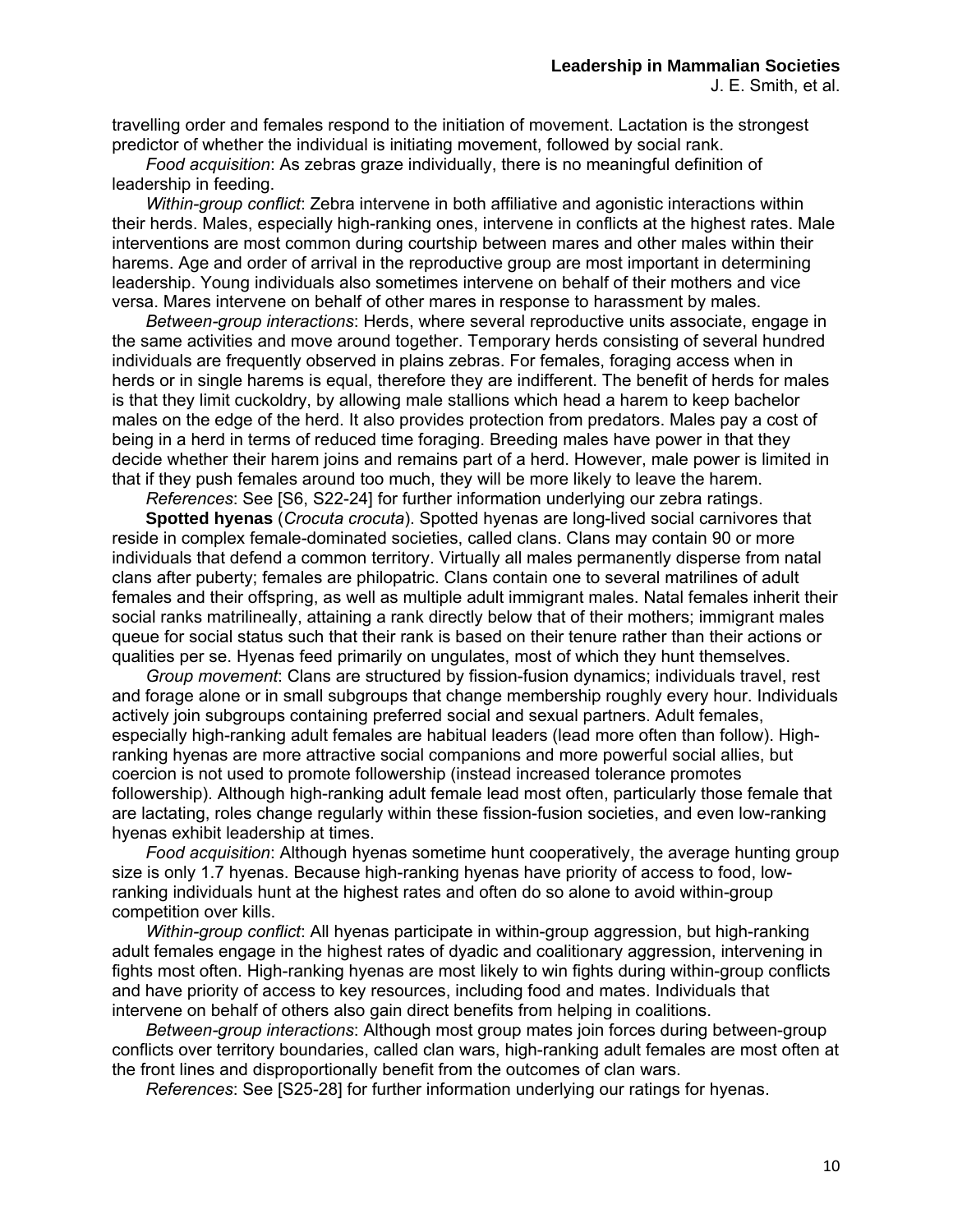**White-faced capuchins** (*Cebus capucinus*). White-faced capuchins are long-lived primates that live in female philopatric groups. Males disperse, and although they can disperse singly, they generally transfer in the company of males from their previous group (related on average at the level of r=0.25). Males may co-transfer with the same male multiple times during their lives. Group size varies from 5-40, averaging 19 monkeys and exhibiting a female to male sex ratio of about 0.85. All-male groups form and can last for many months, but are not as permanent as multi-male multi-female groups. Relationships between neighboring social groups are hostile, and all males cooperate in defense of the group against potentially infanticidal intruder males from neighboring groups. Capuchins frequently form coalitions with members of all age-sex classes, for the purpose of feeding competition, rank acquisition, defense against predators, and defense against extra-group males. Capuchins are omnivores, eating primarily fruit and insects, but also eating some meat whenever they can obtain it.

*Group movement*: Most group members try to lead at least occasionally, but few are habitually followed. Results from different sites vary. At Lomas Barbudal, approximately half of all attempts to lead are by the alpha male, but other studies have a far more equal distribution of who attempts to lead. Success at leading group movement is highly distributed across group members, with females being very slightly more influential than males.

*Food acquisition*: Capuchins forage individually, though they do so while maintaining visual and auditory contact with other group members. Foragers do sometimes transfer food they have found and processed to other group members, but most of this takes the form of tolerated theft rather than active sharing.

*Within-group conflict*: Members of all age-sex classes participate in within-group aggression. Coalition formation is common, starting in infancy. Higher-ranking individuals meddle in others' conflicts more than lower-ranking individuals do, and they exhibit strong tendencies to support the higher-ranking opponent (unless the fight is between a male and a female, in which case they are more prone to supporting the lower-ranked female). However, the alpha male often ignores invitations to intervene. The alpha male and female are both extremely powerful and are rarely the targets of within-group aggression. Alpha males are highly effective at monopolizing reproduction, though inbreeding avoidance prevents them from breeding with their own daughters and granddaughters. Alpha males can maintain their positions for up to 17 years, though the mean length of an alpha male tenure is approximately one year. Attainment of the alpha position generally requires some physical conflict, but maintenance of that position is likely to be more dependent on effective management of allies.

*Between-group interactions*: Capuchins are highly xenophobic, and hence between-group interactions are hostile, sometimes resulting in death of males or infants. Females usually grab their infants and flee, while males stay and fight or display at one another. Alpha males participate more in these aggressive between-group interactions than subordinate males do, but all males participate at fairly high rates in these encounters. Currently available data suggest that males with a higher reproductive stake in the group (both in terms of future matings and defense of current offspring) participate at higher rates in group defense. Males are more likely to respond aggressively to threats from the neighbors if they see that someone else in the group is already responding aggressively.

*References*: See [S29-35] for further information underlying our ratings for capuchins. **Small-Scale Human Societies** 

 **Ache**. The Northern Ache are a nomadic foraging population that roamed the forested regions of North Eastern Paraguay until their permanent peaceful settlement by government agents and missionaries in the 1970s. Their subsistence economy was based on hunting mammals and extracting palm starch carbohydrate, along with fruit collection and exploitation of wild bee honey. Traditionally Ache lived in some 18 to 20 residential bands scattered over some 15,000 km2. Single residential bands contained about 35 individuals on average, but sometimes multiple bands would gather for a few weeks to participate in club-fighting rituals. There were no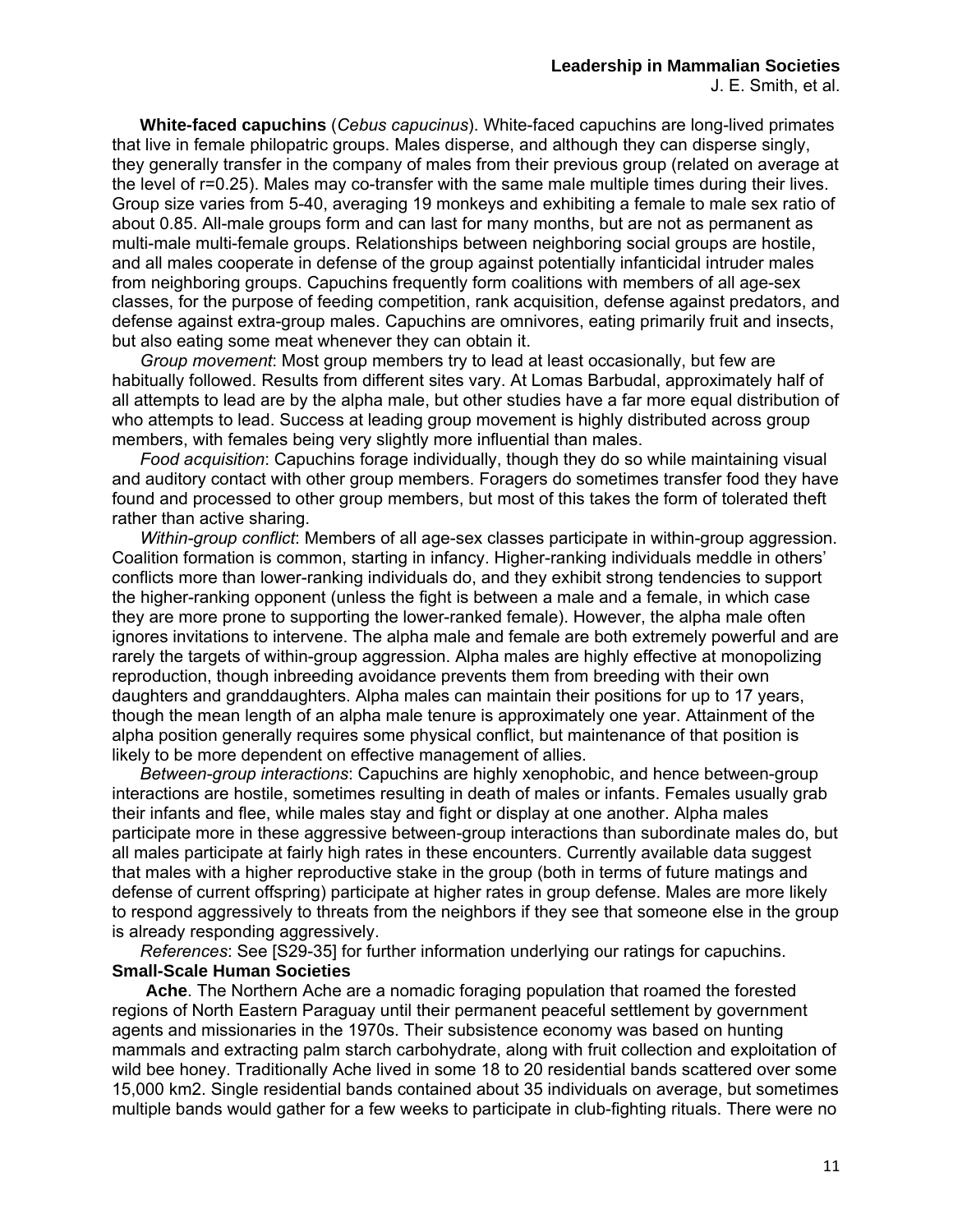*Movement*: During the post-contact period, we observed most adults participating in daily discussions about where and when to move, and the relative merits of alternatives. Both sexes sometimes take the lead in these discussions by advocating enthusiastically their particular preferences. However, informants report that in the pre-contact period there was usually a high status older man who "led" the band and decided when and where new camps would be relocated. Bands were often referred to by this man's name (e.g., John's band), and the same man was influential in other realms of decision making as well.

*Food acquisition*: Men and women often split up during the day and there were different leaders of both sexes for the different foraging subgroups. In decisions about which foods to exploit, where and how, both sexes could lead depending on the resource and relative expertise.

*Within-group conflict*: The Ache have no institutions or recognized leaders to resolve withingroup disputes. Instead, older kin generally intervene on behalf of others. Ritualized club fights with rules to limit lethal outcomes also allowed males to confront other Ache men legitimately and attempt to resolve grievances.

 *Between-group interactions*: Conflict between bands was ritualized, and only a few prominent men were involved in organizing and refereeing the multiband club-fight gatherings. Peaceful interactions between groups were mainly led by men, but when visiting close kin was the primary activity, women could also be "leaders" of the decision process.

*References*: See [S36, S37] for further information underlying our ratings for the Ache.  **Cheyenne**. The Cheyenne (self-designated *Tsistsistas*) are a Native American tribe of the northern and central Great Plains region. The features summarized here characterized Chevenne society in the first half of the19<sup>th</sup> century, when they lived as nomadic equestrian bison-hunters and were still politically autonomous, though engaged in trade for Euro-American goods such as metal tools and firearms. At this time, the approximately four thousand Cheyenne had a rather elaborate system of institutionalized leadership. The tribal council of forty-four chiefs was drawn more or less equally from the ten constituent bands of the tribe; one member was chosen as head chief. Council chiefs were expected to be wise, generous, and free of personal animosities or interests, although some failed to live up to these standards. Other formal leaders included heads of the several warrior associations (war chiefs), senior priests in the ceremonial associations, and healers. Families varied in social prestige, which depended on a combination of material wealth (particularly in horses) and proper demeanor (including initiative, bravery in battle, and generosity), and leaders emerged primarily from these families, though ambitious individuals could rise from humble beginnings, and wealth could disappear overnight in an enemy raid. The ratings apply to tribal decisions, but note that the tribe dispersed into smaller units (bands, and sub-bands) for most of the annual cycle.

 *Movement*: The entire tribe assembled annually for the summer months, and at this time decisions about movement and other domains was in the hands of the Council of Forty-Four. However, families and other sub-units could make their own decisions to travel to visit friends and relatives, engage in trade, and pursue other activities.

 *Food acquisition*: During the tribal aggregation, bison hunting (the mainstay of the Cheyenne economy) was tightly regulated, as uncoordinated forays to hunt bison could scatter the herd and reduce the collective harvest. Those who disobeyed tribal rules about hunting could have their weapons and horses confiscated.

 *Conflict resolution*: Like other equestrian Plains Indian tribes, Cheyenne engaged in chronic warfare with enemy tribes (and often the U.S. army). However, homicide within the tribe was a heinous crime, punished by collective ostracism. Other less serious conflict across kin groups or bands was adjudicated by the Council of Chiefs, but intra-band conflicts could be handled by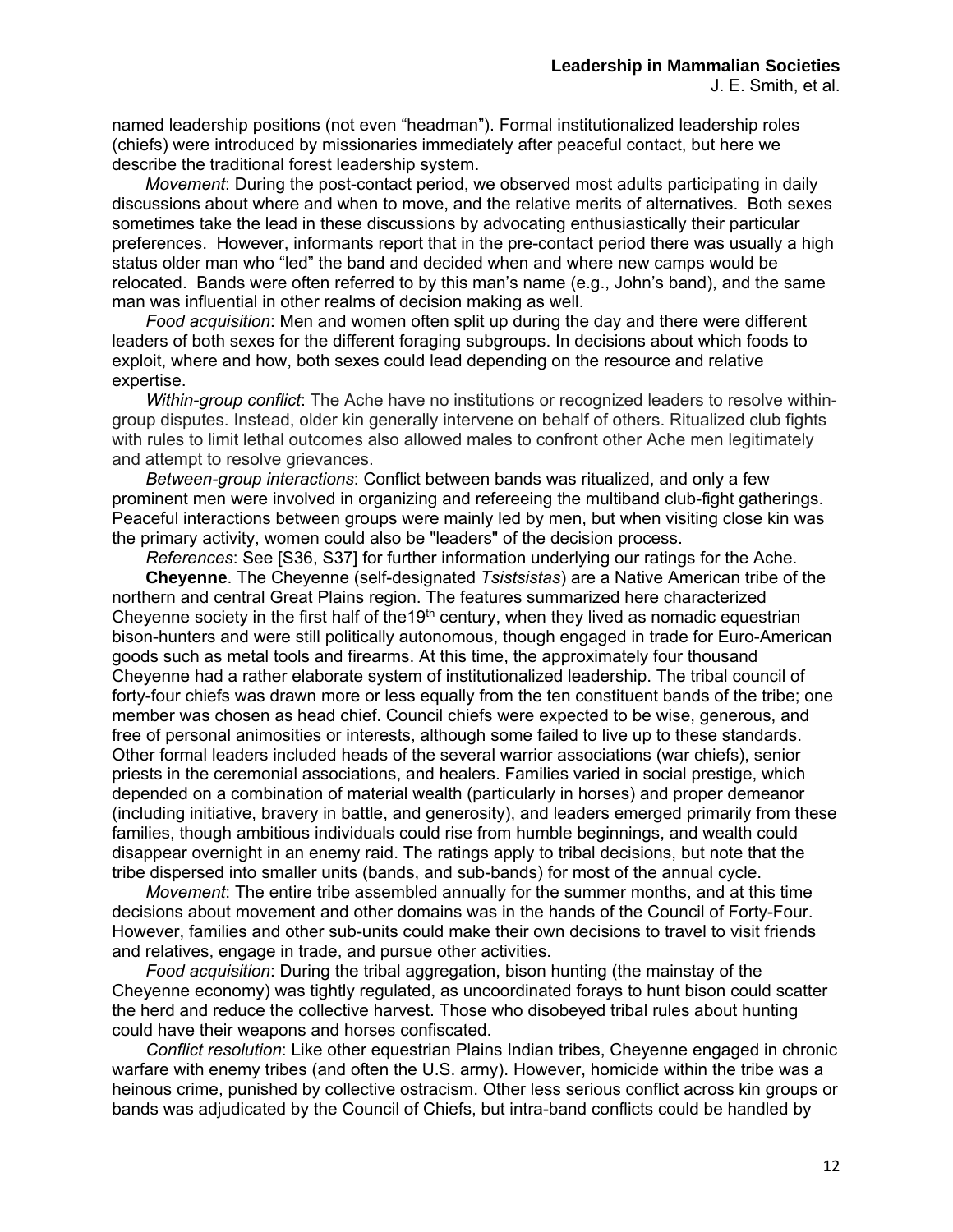elders within the band. Both social disapproval and formal sanctions (whipping, confiscation of property, etc.) could be meted out, often by a warrior society on behalf of the Council.

 *Between-group interactions*: Relations with outsiders were both friendly (trade, military alliances) and hostile. Again, the tribal Council of Chiefs claimed monopoly over decisions about external relations, though as the intensity of warfare increased in the late  $19<sup>th</sup>$  Century the warrior societies began to challenge this monopoly.

*References*: See [S38-40] for further information underlying our ratings for the Cheyenne.

 **Inuit.** Inuit as discussed here are the indigenous inhabitants of central and eastern arctic Canada (not the closely related peoples of arctic Alaska and Greenland with denser, more settled populations and more elaborate social and political institutions.) Populations are low density, and the traditional economy (which persisted until less than a century ago) required wide-ranging movement, with seasonal fission-fusion of social units. Inuit winter camps contained up to a hundred or more, and traditionally had a *de facto* leader, termed *isumatak* (literally, "one who thinks"); the position was based on experience and seniority, and leadership was by persuasion and charisma rather than by overt control. In the spiritual/ceremonial realm, leadership was exercised by the shaman (*angakuk*); he or she achieved this position by vision, often following severe illness, and validated it by magical feats and curing of illness; these abilities could sometimes be used coercively, to extract gifts or favors, to impose costly taboos, or to threaten magical harm. In the rare cases where the camp leader was also the shaman, much greater authority and control were exercised. Although polygyny was uncommon, male competition for mates was chronic, the best hunters (who were more likely to be leaders) sometimes had two wives, and overt wife-stealing (with resultant violence) was fairly common.

 *Movement and food acquisition*: During the winter aggregation, decisions to move camp to find better hunting were decided by consensus, though the *isumatak* had considerable influence. However, territoriality was absent (at least within the regional population), and kinship ties widespread, so families were generally free to move to a different band if they did not like the local leadership. During late spring through early autumn, the band often dispersed into nuclear or extended family units, seeking scattered game and fish.

 *Conflict resolution*: Most serious conflicts were resolved (or at least ameliorated) by movement of one party to the dispute to another camp. There was little effective leadership to force agreement or avoid bloodshed if things came to a head, and oral histories indicate homicide was not infrequent.

 *Between-group interactions*: Most conflict between members of different bands was easily avoided by moving away. Organized raids were infrequent in the Inuit realm, and there were no war leaders. Trade, marital alliances, adoption, and temporary spousal exchange were frequently employed to cement alliances between members of different bands, but these decisions were made by individuals or families, not higher-level leaders.

*References*: See [S41-43] for further information underlying our ratings for the Inuit.

 **Kipsigis.** The Kipsigis are a branch of the Kalenjin, an agropastoral Nilotic language speaking group who migrated into East Africa over 2000 years ago. While much affected by colonial developments during the 20<sup>th</sup> century, many of the community level institutions persist. There are two kinds of recognized leaders: a community/military leader (*Boyot ab kokwet/Kiruogindet neo*) and a prophet (*laibon*); the latter is a temporal institution adopted from the neighboring Maasai, and is not coded here due to its ephemeral role in Kipsigis daily life. We combined the coding of the *Boyot ab kokwet*, or equivalently the *Kiruogindet neo* (who had a very similar position but for a group of neighborhoods (*kokwetinwek*) rather than a single neighborhood (*kokwet*)). The ratings are based primarily on Peristiany's account from the 1930s; the *Boyot ab kokwet* position was relatively unchanged in the 1980s, although the *Kiruogindet neo* had largely disappeared during MBM's fieldwork period (1981-1990). Note that *Boyot* and *Kiruogindet neo* can be replaced, but typically the selection is through previous apprenticeship to the *Boyot ab kokwet* (as a *chemengesh*), such that once the former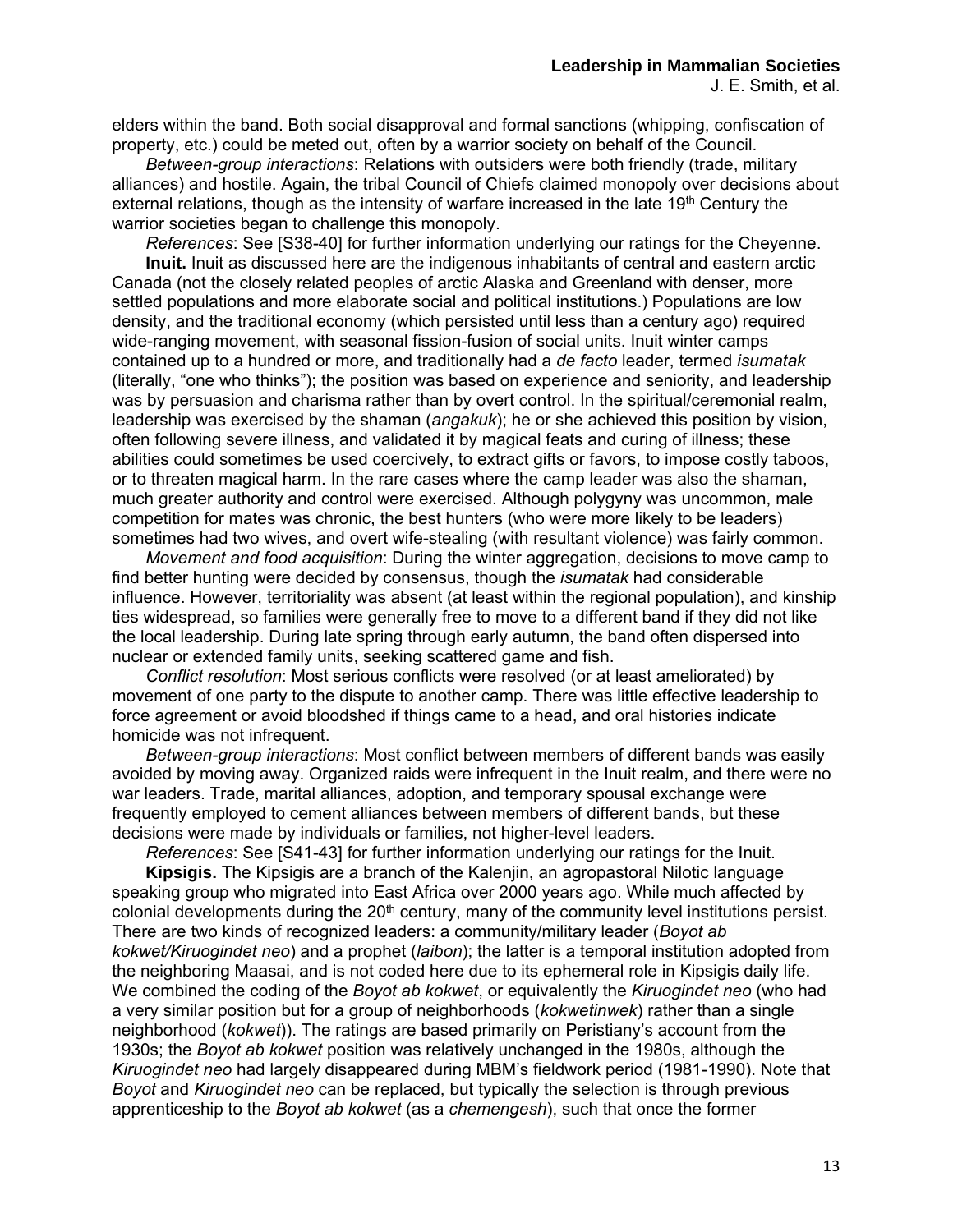*chemengesh* gets chosen to become *Boyot*, he is already proven and liked; so in practice the position is quite stable. The ratings for Kipsigis focus on the *kokwet* (community), but assume that the *Kuruogindet neo* happens to live in this otherwise typical *kokwet*.

*Movement and food acquisition*: There are no clear leaders in these domains, with household heads (always men) making decisions about where to take cattle, when to make trips to markets, and where to cultivate, on both daily and annual basis. A household head can enforce his wishes over his wives and children, but women have considerable control over distributions of food within their polygynously-married unit. The influence of the household head as a leader is based on achieved characteristics (respect, influence and personal characteristics), although gender of course is ascribed. It appears that Kipsigis household heads make decisions primarily to benefit their households, although men do make movement decisions to benefit their "reserve herds".

*Conflict resolution*: The *boyot ab kokwet* (mediator judge) needs public approval in influencing and even adjudicating the outcome of conflicts. He is typically seen as the mouthpiece of the *kapkiruok* (elders council) and has no private individual authority. He is also the main executor, but in many instances he calls a committee of elders (*Kapkiruok*) to help adjudicate. These elders councils have very little power to force anyone into anything. He appears to have been largely selected by the previous *Boyot* as an apprentice, on basis of respect, age, good apprenticeship, wealth, wives, domineering personality, and colorful speech. Benefits are unclear; the only payment he receives for his services is the hind leg of a sacrificed goat or bull.

 *Between-group interactions*: Generally the *Boyot* and *Kiruogindet* have the same powers about taking *kokwet* to war as solving internal conflicts. The only difference is that the *Kiruogindet* has more power in this domain.

*References*: See [S44-45] for further information underlying our ratings for the Kipsigis.

 **Nootka.** The Nootka (*Nuu-chah-nulth*) occupy the deeply indented outer coastline of Vancouver Island, Canada. Traditionally, each local group of several hundred people was politically autonomous, and consisted of a core group of title holders ("nobles"), commoners, and slaves, in an approximate ratio of 20:60:20. Titles were inherited patrilineally or transferred through marriage, and conferred control over material property (wealth goods, prime fishing sites), privileges (from whale hunting to ceremonial roles), and intangible wealth in the form of songs, spirit allies, and such. Each local group had a senior chief, as well as close relatives, who held other political offices (speaker, war chief, etc.) and specific titles or rights. The chief was the ultimate decision-maker regarding organization of communal efforts in subsistence, house-building, food storage, trade, and inter-group relations (both peaceful, as in potlatch feasts, and in raiding for booty, slaves, or revenge). Generally, only nobles owned slaves, who were war captives or children thereof. Female slaves were concubines of their owners. Polygyny was common among the wealthy (i.e., the highest-ranking nobles) who could afford bride-price, and sought marriage alliances with title-holders in other groups.

 *Movement and food acquisition*: Nootka settlement focused on the winter village, with it cedar longhouses, totem poles, and stores of food. But movement to summer fishing camps, as well as shorter forays for other resources and trade, were essential. The chief ultimately coordinated the complex logistics underpinning the Nootka economy, but could rarely force commoners to comply (slaves, of course, were ordered without compunction). Commoners often had relatives in multiple local groups, and could move between them; indeed, title-holders competed to attract industrious or skilled commoners, as they provided crucial labor in both subsistence and in wealth production (e.g., carvings and other goods).

 *Conflict resolution*: Nobles had life-or-death power over slaves and some coercive power over commoners (e.g., by ordering slaves to punish disobedient commoners, or expelling them from the local group). However, specialists disagree about the degree of power chiefs had over freemen in their group.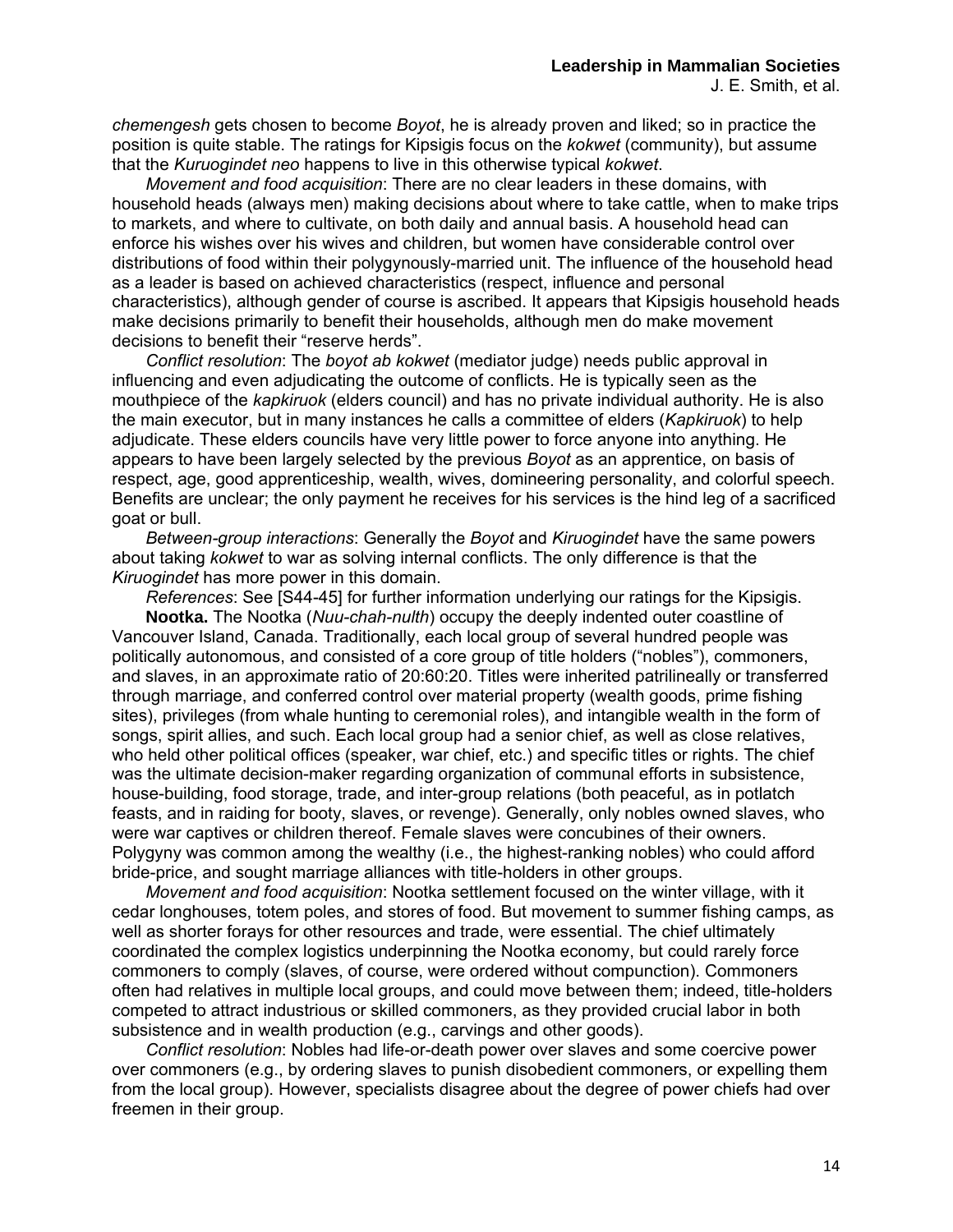*Between-group interactions*: War was endemic (as elsewhere on the Northwest Coast), and trade also was highly developed. Chiefs attempted to channel trade ties their way, via intermarriage and other alliances with nobles in other groups, but this was far from a monopoly.

 *References*: See [S46-49] for further information underlying our ratings for the Nootka.

 **Pimbwe.** The Pimbwe are organized as a petty chiefdom lying in the Rukwa valley of western Tanzania. They speak a Bantu language, closely related to Fipa, a neighboring ethnic group with a much stronger chieftainship (defined by Willis as a State) on the top of the Ufipa Plateau. The Pimbwe numbered 20-30,000 in the early  $20<sup>th</sup>$  century (the "ethnographic present" adopted here). They were at this time ruled by a chief (*Mwene*) in association with his mother, known as the queen-mother (*Wacisongwa*). The chieftaincy was inherited matrilineally, but was highly contested. The country was divided into administrative districts (*ivikandawa*), each of which was under the authority of a sub-chief called *Mwene Nkandawa*. The villagers then elected village chiefs or headmen (*Basengi*), and nominations were supposed to be confirmed by the *Mwene*. The Chief did not have an elaborate court; elders and advisors (*mgawe*) were supposed to keep them in check and help with the affairs of state.

 *Movement*: Primary decisions about where to live, where to visit, where to market acquired resources, etc. are made at individual as much as household level, given instability of marriage and household membership. Movement decisions may be followed by juveniles or a friend, but can be made by almost any adult; thus power seems very limited. Individuals making movements are assumed to be doing it to benefit themselves, so benefits are equalized.

 *Food acquisition*: Primary decisions about subsistence (foraging and farming) are made at individual level, but with some coordination at the household level (with respect to farming), unlike movement. Household heads can make decisions about farming and foraging, but they cannot enforce compliance. Although decisions can be made by almost any adult, there is some gender predominance (e.g., for hunting and fishing).

 *Conflict resolution*: The chief (*Mwene*) largely monopolizes power in this and the next domain, but does delegate some decisions to the sub-chief (*Mwene Nkandawa*) and the village headmen (*Basengi*). Although many of the 25 chiefs documented historically used their position to exert supreme power, they were also bitterly opposed by rival chiefly lineages, sub-lineages or cadet lineages. Chiefs also have an array of advisors (*mgawe*), executives, subchiefs (at village level), poison tasters, and ritual experts below them. Matrilineal inheritance (to current chief's sister's son). Benefits included rights to all harvests, ivory, and stolen weapons; some chiefs renowned for stealing wives.

 *Between-group interactions*: Similar to within-group conflict resolution, but more concentrated decision-making and greater power, particularly during warfare.

*References*: Ratings are based on the description in Seel et al. [S50], for a hypothetical village where householders make decisions about food and movement, but the Chief and Subchief happen to reside.

 **Shoshone.** Shoshone (self-designated *Numa*) are indigenous inhabitants of the central Great Basin of North America. We focus on the Western Shoshone, whose homeland covers what is now eastern Nevada and western Utah, and on conditions at early contact (mid-19<sup>th</sup> century) as derived from traveler's accounts as well as ethnographic research with older informants in the 1930s, supplemented by archaeology. Leadership was almost always situational, focused on coordinating communal hunts (rabbit and antelope drives) and ceremonial gatherings; criteria for leaders included sex (male), age (senior but active), and recognized ability or knowledge. In a few areas with higher resource (and population) density and less fluid movement, more defined leadership (village headmen) were found. In some cases, the headman "was also antelope shaman, festival director, 'talker' at festivals, or rabbithunt leader" [S51, p148]. Coercive leadership was completely absent; a leader "was followed as long as he was considered to be a 'good' leader. If he ceased to be such he lost his following" [S52, p66].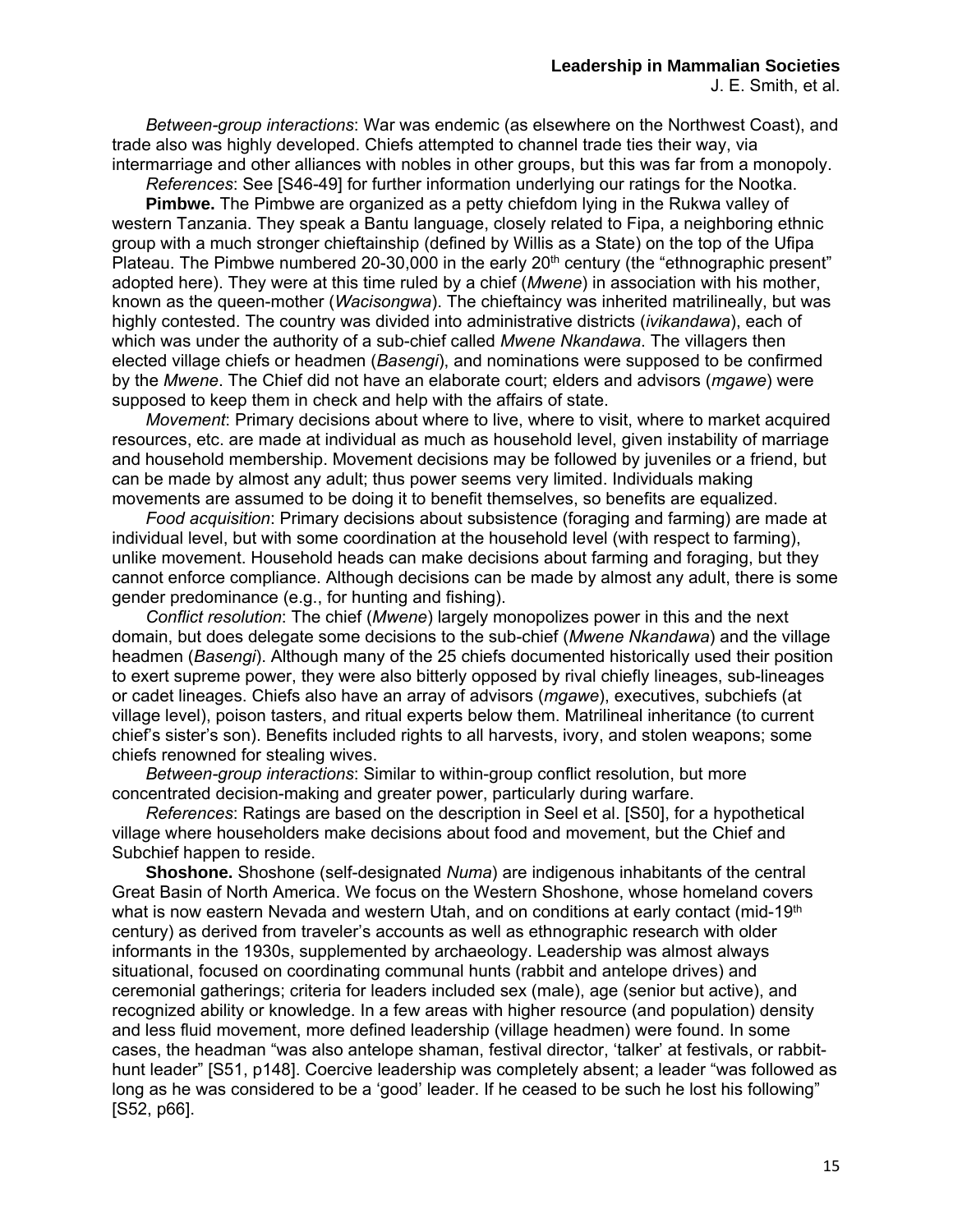*Movement and food acquisition*: Western Shoshone population density was very low, annual ranges extensive, and family groups moved over large areas freely, associating with kin or unrelated families opportunistically. The primary role of a camp leader was to serve as a clearing house for information on ephemeral resource concentrations, and to coordinate movement to winter camps in the piñon pine groves.

 *Conflict resolution*: Very little information exists on this domain for Shoshone. The inference is that conflicts were handled by avoidance (movement to other camps) and intercession of elder kin if necessary.

 *Between-group interactions*: Because of extensive movement (see above), ethnolinguistic boundaries were almost nonexistent, and group membership was fluid and transitory. In most areas, warfare was scarce or absent, so military leaders were unknown until historic times led to conflict with Euro-American settlers.

 *References*: See [S51-54] for further information underlying our ratings for the Shoshone.

 **Tsimane'.** The Tsimane' are a group of forager-horticulturalists native to the Beni department of lowland Bolivia. The subsistence economy is based primarily on hunting, fishing, collecting, and swidden horticulture. The size of Tsimane' villages range from a few dozen to a few hundred individuals. Within villages, most individuals reside in multi-generational residential clusters composed of a number of nuclear families, often closely related. Families change residence within or between villages relatively at a relatively high frequency, often in response to major life transitions, local opportunities, or conflict. The present codes are intended to reflect the realities of leadership among the Tsimane' prior to the existence of political institutions that developed in the 1980s under the guidance of North American missionaries, which are known from ethnographic accounts and the living and written memory of Tsimane' adults.

 Tsimane' leadership roles in the past apparently arose occasionally and facultatively, but were informal and less prominent (muted) in comparison to those of more complex neighboring groups, such as the Baure, Cayuvava, and Mojos. Members of Tsimane' residential clusters often recognized one individual as *ayo'*, who played a predominant role in decision-making and coordination within and between clusters. The term *baba* was employed for village leaders, who played a similar role at larger scales of integration. The positions were most commonly held by older adult men and (less frequently) women, with younger leaders arising in cases of exceptional charisma or acuity.

 Under the guidance of North American missionaries in the 1980s, a governing council named the *Gran Consejo Tsimane'* was formed together with the offices of president and a variety of council members. Around the same time and under the same direction, community leaders called *corregidores* began to be appointed by a consensus process within each village; *corregidores* tend to hold office for a period of months or years, until they step down or consensus shifts to favor another community member. While a *corregidor* sometimes finds himself in a position to benefit from interactions with the outside world, many community members and past *corregidores* report avoiding the post due to its perceived burden.

*Movement*: Daily decisions regarding travel for productive, social, and other purposes were often decided spontaneously on an individual basis. An adult group member, including an *ayo'*, would also sometimes coordinate activities, particularly those requiring significant collective action, such as poison fishing events or some forms of horticultural labor. Children often accompanied parents for safety and to contribute help, but were also free to pursue their own independent activities under many circumstances. On longer time scales, decisions regarding where to live, for how long, were typically reached by adult consensus, with the potential for relatively stronger input from more influential family and cluster members, including the *ayo'*.

*Food acquisition*: As described above, food production decisions were undertaken in an essentially self-organized manner, with the possibility of top-down coordination by more influential adult family members. Poison fishing events—including the preparation of the poison and weirs, and harvest of fish—were often initiated and coordinated by one or several leading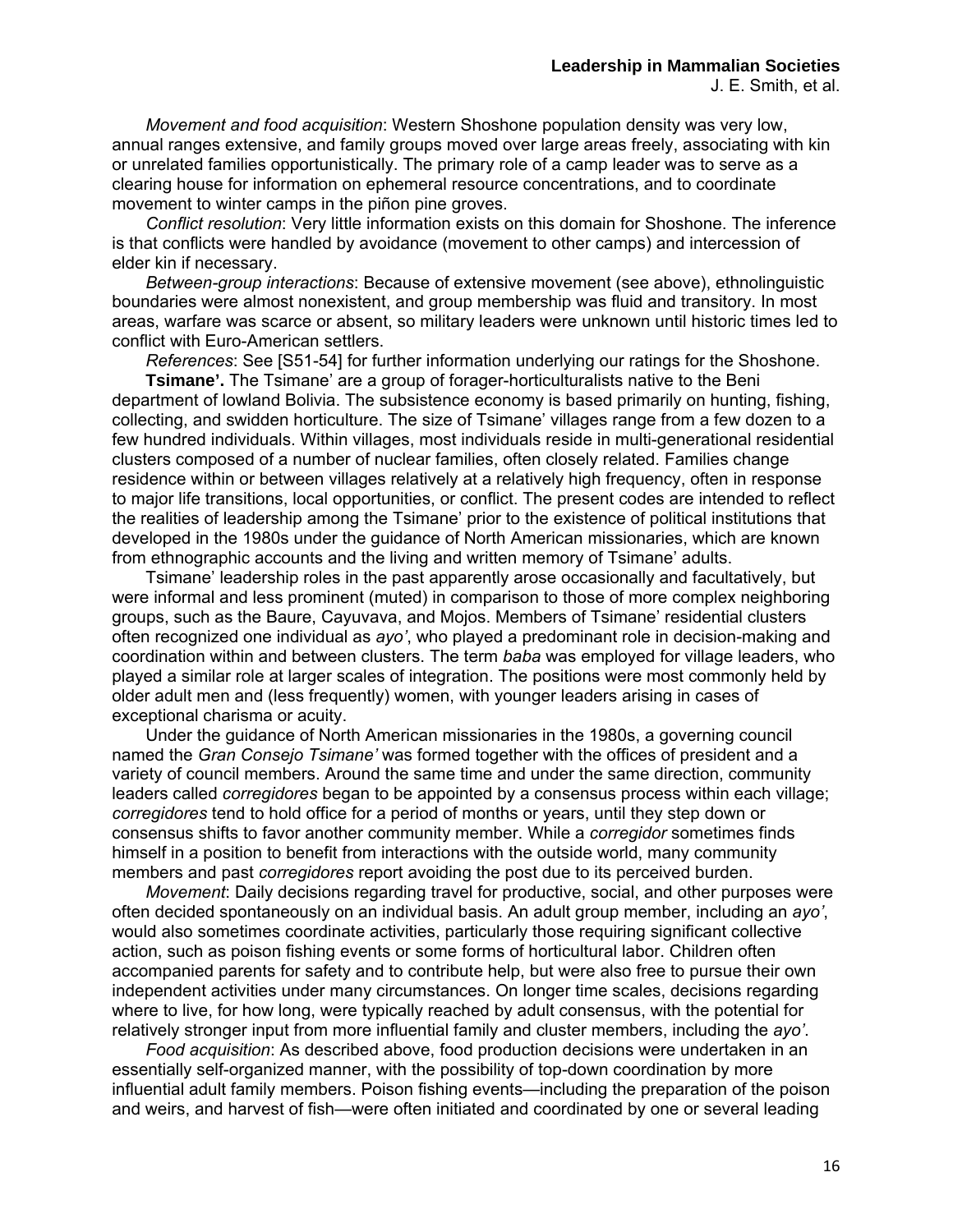adults. Burning new horticultural fields and harvesting were often undertaken collectively at the instigation of motivated individuals.

*Within-group conflict resolution*: An *ayo'*, *baba* or another prominent community member would sometimes play a role in mediating disputes within villages, and in deciding and realizing sanctions (punishment) against acts of wrong-doing recognized by the community.

*Between-group interactions*: Tsimane' oral histories recall the leadership of adult men in historical conflicts with the neighboring Moseten in the  $19<sup>th</sup>$  and  $20<sup>th</sup>$  centuries. Community leaders—the *babas* of the past and *corregidores* of the present—also played important roles in communicating and negotiating with outsiders, including river merchants, loggers, ranchers, highland colonists, NGOs, missionaries, and researchers. Exploitation by Spanish-speaking river merchants is reported to be the original proximate reason for the creation of the role of *corregidor*.

 *References*: See [S55-60] for further information underlying our ratings for the Tsimane'.

### **Supplementary references**

- S1 Likert, R. (1932) A technique for the measurement of attitudes. *Arch. Psych.* 140, 52
- S2 Fowler, F.J. (2008) *Survey Research Methods* (*4th edn*), Sage Publications Inc.
- S3 Archie, E.A.*, et al.* (2006) The ties that bind: genetic relatedness predicts the fission and fusion of social groups in wild African elephants. *Proc. R. Soc. B.* 273, 513-522
- S4 Moss, C.*, et al.* (2011) *The Amboseli Elephants: A Long-term Perspective on a Long-Lived Mammal,* University of Chicago Press
- S5 McComb, K.*, et al.* (2011) Leadership in elephants: the adaptive value of age. *Proc. R. Soc. B.* 278, 3270-3276
- S6 Estes, R. (1991) *The Behavior Guide to African Mammals,* University of California Press
- S7 Heinsohn, R. and Packer, C. (1995) Complex cooperative strategies in group-territorial African lions. *Science* 269, 1260-1262
- S8 Mosser, A. and Packer, C. (2009) Group territoriality and the benefits of sociality in the African lion, *Panthera leo*. *Anim. Behav.* 78, 359-370
- S9 Connor, R.C.*, et al.* (2010) A new level of complexitiy in the male alliance networks of Indian Ocean bottlenose dolphins (*Tursiops* sp.). *Biol. Lett.* rsbl20100852
- S10 Gazda, S.K.*, et al.* (2005) A division of labour with role specialization in group-hunting bottlenose dolphins (*Tursiops truncatus*) off Cedar Key, Florida. *Proc. R. Soc. B.* 272, 135- 140
- S11 Lusseau, D. and Conradt, L. (2009) The emergence of unshared consensus decisions in bottlenose dolphins. *Behav. Ecol. Sociobiol.* 63, 1067-1077
- S12 RandÌc, S.*, et al.* (2012) A novel mammalian social structure in Indo-Pacific bottlenose dolphins (*Tursiops* sp): complex male alliances in an open social network. *Proc. R. Soc. B.* rspb20120264
- S13 Connor, R.C.*, et al.* (1999) Superalliance of bottlenose dolphins. *Nature* 397, 571-572
- S14 Boesch, C. and Boesch-Achermann, H. (2000) The chimpanzees of the Tai Forest, Cambridge University Press
- S15 De Waal, F.B.M. (1982) *Chimpanzee Politics*, Jonathan Cape
- S16 Goodall, J. (1986) *The Chimpanzees of Gombe*, Belknap Press
- S17 Nishida T. (2012) *Chimpanzees of the Lakeshore,* Harvard University Press
- S18 Gilby I.C., *et al.* (In press) "Impact Hunters" catalyze cooperative hunting in two wild chimpanzee communities. *Phil. Trans. R. Soc. B*.
- S19 Clutton-Brock, T.H.*, et al.* (1999) Reproduction and survival of suricates (*Suricata suricatta*) in the southern Kalahari. *Afr. J. Ecol.* 37, 69-80
- S20 Drewe, J.A.*, et al.* (2009) The social network structure of a wild meerkat population: 1. Inter-group interactions. *Behav. Ecol. Sociobiol.* 1295-1306
- S21 Madden, J.R.*, et al.* (2011) The social network structure of a wild meerkat population: 3.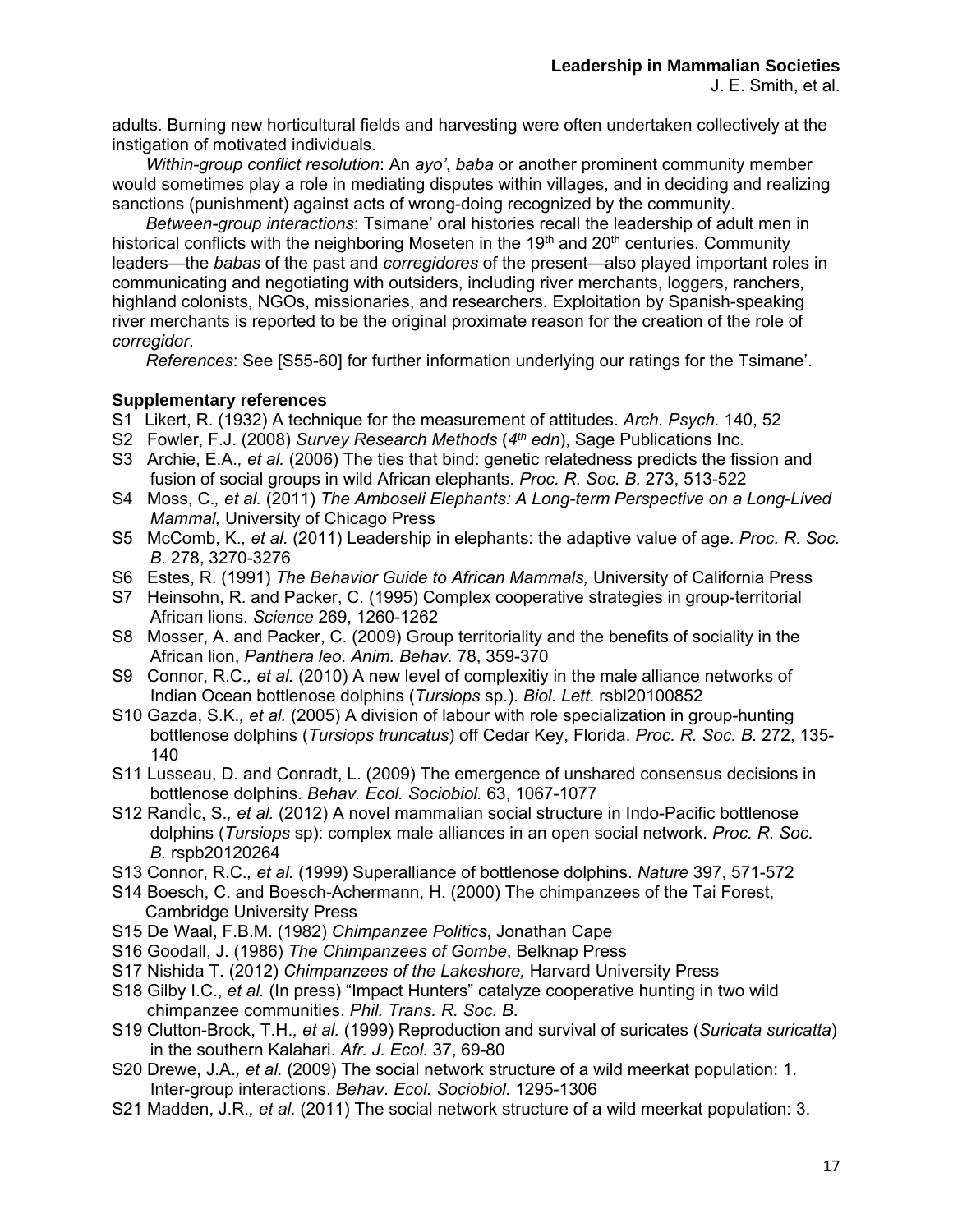Positions of individuals within networks. *Behav. Ecol. Sociobiol.* 1857-1871

- S22 Fischhoff, I.R.*, et al.* (2007) Social relationships and reproductive state influence leadership roles in movements of plains zebra (*Equus burchelli*). *Anim. Behav.* 825-831
- S23 Rubenstein, D. I. (2010). Ecology, social behavior, and conservation in zebras (R. Macedo, ed) Pp. 231-258. In *Advances in the Study Behavior: Behavioral Ecology of Tropical Animals*, Vol. 42, Elsevier Press
- S24 Schilder, M. B. (1990). Interventions in a herd of semi-captive plains zebras. *Behav*. 112, 53-83
- S25 Holekamp, K.E.*, et al.* (2000) Group travel in social carnivores. In *On the Move: Group Travel in Primates and Other Animals* (Boinski, S. and Garber, P., eds), pp. 587-627, University of Chicago Press
- S26 Holekamp, K.E.*, et al.* (2012) Society, demography, and genetic structure in the spotted hyena. *Mol. Ecol.* 21, 613-632
- S27 Smith, J.E.*, et al.* (2008) Social and ecological determinants of fission-fusion dynamics in the spotted hyaena. *Anim. Behav.* 76, 619-636
- S28 Smith, J.E.*, et al.* (2015) Collective movements, leadership and consensus costs at reunions in spotted hyenas. *Anim. Behav.* 105, 187-200
- S29 Meunier, H.*, et al.* (2012) Participation in group defence: Proximate factors affecting male behaviour in wild white-faced capuchins. *Anim. Behav.* 83, 621-628
- S30 Muniz, L.*, et al.* (2010) Male dominance and reproductive success in wild-white faced capuchins (*Cebus capucinus*) at Lomas Barbudal, Costa Rica. *Am. J. Primatol.* 72, 1118- 1130
- S31 Perry, S. (1996) Intergroup encounters in wild white-faced capuchins, *Cebus capucinus. Int. J. Primatol.* 17, 309-330
- S32 Perry, S. (2012) The behavior of wild white-faced capuchins: Demography, life history, social relationships, and communication. *Adv. Stud. Behav.* 44, 135-181
- S33 Perry, S., *et al*. (2004) White-faced capuchin monkeys exhibit triadic awareness in their choice of allies. *Anim. Behav.* 67, 165-170
- S34 Perry, S. and Manson, J. (2008) *Manipulative Monkeys: The Capuchins of Lomas Barbudal*, Harvard University Press
- S35 Petit, O. (2003) Distributed leadership in semifree-ranging white-faced capuchin monkeys. *Anim. Behav.* 66, 1045-1052
- S36 Hill, K. and Hurtado, A.M. (1996) *Ache Life History: The Ecology and Demography of a Foraging People*, Aldine de Gruyter
- S37 Hill, K. and Hurtado, A.M. (1999) Aché. In *The Cambridge Encyclopedia of Hunters and Gatherers* (Lee, R.B. and Daly, R., ed), pp. 92-96, Cambridge University Press
- S38 Grinnel, G.B. (1923) *The Cheyenne Indians, 2 volumes,* Yale University Press
- S39 Hoebel, E.A. (1978) *The Cheyennes: Indians of the Great Plains (2nd edn*), Holt, Rinehart and Winston
- S40 Moore, J.H. (1988) *The Cheyenne Nation*. University of Nebraska Press
- S41 Damas, D. (1973) The structure of Central Eskimo associations. In *Alliance in Eskimo Society* (Guemple, L., ed), pp. 40-55
- S42 Damas, D. (1984) Handbook of North American Indians, Vol. 5, Arctic. *Smithsonian Institution Press*
- S43 Graburn, N.H.H. (1969) Eskimo law in the light of self and group interest. *Law Soc. Rev.* 4, 45-60
- S44 Peristiany, J.G. (1939) *The Social Institutions of the Kipsigis*, Oxford University Press
- S45 Håkansson, T. (1989) Family structure, bridewealth, and environment in Eastern Africa: A comparative study of house-property systems. *Ethnol.* 28,117-134
- S46 Arima, E. and Dewhirst, J. (1990) Nootkans of Vancouver Island. *Hand. N. Amer. Indians* 7, 391-411